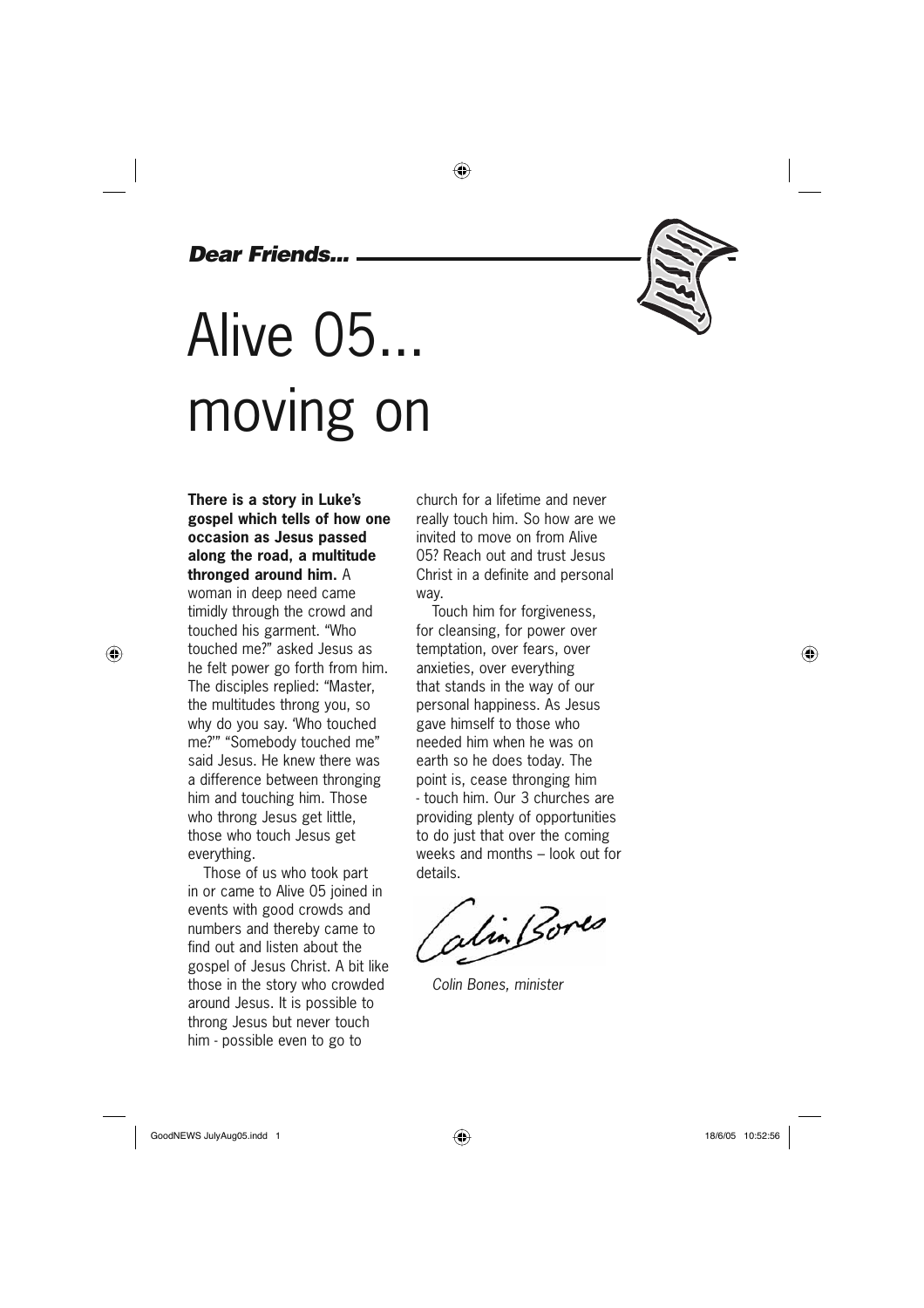## *Good***NEWS**

*This magazine is produced by: Lindfield United Reformed Church, 50 High Street, Lindfield, West Sussex RH16 2HL. © Lindfield URC 2004*

**Editorial Team:** David Tingley (editor), Martin Hall, Annabel Goody, Steven Farley & Tina Elphick **Editorial Oversight / Proof-reading:** Hilary Shepherd **Printing:** Tom Burford & Venture Press

### **Next copydate: Tuesday 12th July, 5.0pm.**

All contributions should be emailed to goodnews@happyseason.co.uk, or hard copy placed in the 'GoodNEWS' pigeon hole at the rear of the church. Please ensure that you include your contact details, in case of query. You can contact David Tingley on 01444 451024.

### **Directory**

⊕



◈

**Minister:** Rev Colin Bones 52 High Street, Lindfield RH16 2HL Office: 01444 487607 Home: 01444 483803 Email: colin@lindfieldurc.org.uk

### **Church Secretaries:**

Mrs Sue Waller 58 Queens Road, Haywards Heath, RH16 1EE Tel: 01444 455047 Email: susanwaller@lineone.net

Mr David Jones 13 William Allen Lane, Lindfield, RH16 2SA Tel: 01444 483037 Email: fay-david@supanet.com

**Church Accountant:** Mrs. Eileen Jacques, 23 Canton House, Great Heathmead, Haywards Heath. RH16 1FD

*A list of serving Elders can be found in Who's Who?*

*2 – July/August Good***NEWS**

*Editorial*

GoodNEWS JulyAug05.indd 2  $\overline{\bigoplus}$  ( $\overline{\bigoplus}$  and  $\overline{\bigoplus}$  18/6/05 10:53:02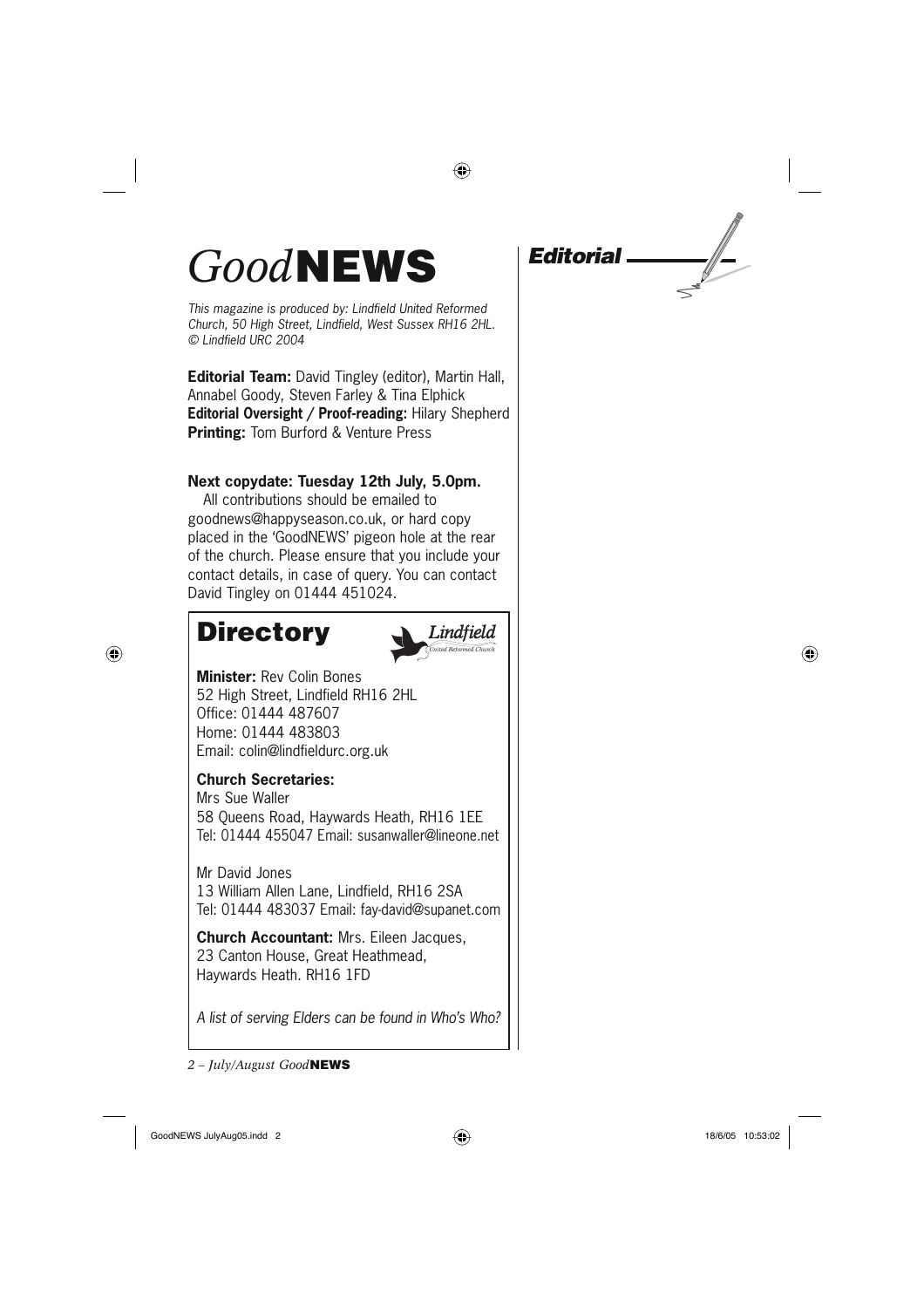| <b>Prayer Diary</b> |                                                                                                                                   |  |  |  |
|---------------------|-----------------------------------------------------------------------------------------------------------------------------------|--|--|--|
| <b>SUN</b>          | Ask God to continue to bless the children's work, especially<br>those who stand-in for the regular staff during the summer.       |  |  |  |
| <b>MON</b>          | Pray about holidays – for travelling mercies, times of relaxation<br>rest & refreshment. Remember, too, those unable to get away. |  |  |  |
| <b>TUE</b>          | Remember Janet, Trudy and the Stepping Stones Group, that<br>following the mission this group may experience much blessing.       |  |  |  |
| WED                 | Remember the wider URC: Sussex East District, Southern<br>Province and the General Assembly in July.                              |  |  |  |
| <b>THUR</b>         | Please pray for our Minister and the Elders, that they may know<br>God's strength & wisdom as they seek to lead the church.       |  |  |  |
| FRI                 | Pray for General Assembly of the URC in July & David Walters as<br>he takes on the Presidency of Sussex East District.            |  |  |  |
|                     | Uphold our mission focus during the summer $-$ the URC at<br>Newham - the visit of Derek Wensley, 9th/10th July.                  |  |  |  |

◈

### **Prayer** *FOCUS*

⊕

**In addition to the above daily prayer reminders, please would you uphold in your prayers this month two other special prayer requests:-**

You may be thinking we do not need to pray about **Alive '05** any more, but we should be praying even more fervently now about all aspects of the follow-up. Remember Trevor and John (from EFC) as they sift through the response forms and make contact with people. Pray that the Holy Spirit is still very much at work in folk's hearts, and that they will be keen to attend one of the courses or events that are being planned in the near future. Uphold those running these events at all three churches, and any who may be involved in one-to-one nurturing or support.

**Give thanks** for the tremendous sense of fellowship we experienced between all the Churches prior to and during Alive '05. Pray that this may continue. Remember in your prayers, all the clergy, in particular uphold Nick Dill as he and his family leave Lindfield for pastures new in July, and thank God for all he has done in our village. Pray for Lucy Burdette (to be married in June) and Stuart Silk, both of whom have worked very hard on the staff of All Saints and who (like Nick) will be sadly missed as they take up new challenges.

*July/August Good***NEWS** *– 3*

GoodNEWS JulyAug05.indd 3  $\overline{\bigoplus}$  18/6/05 10:53:03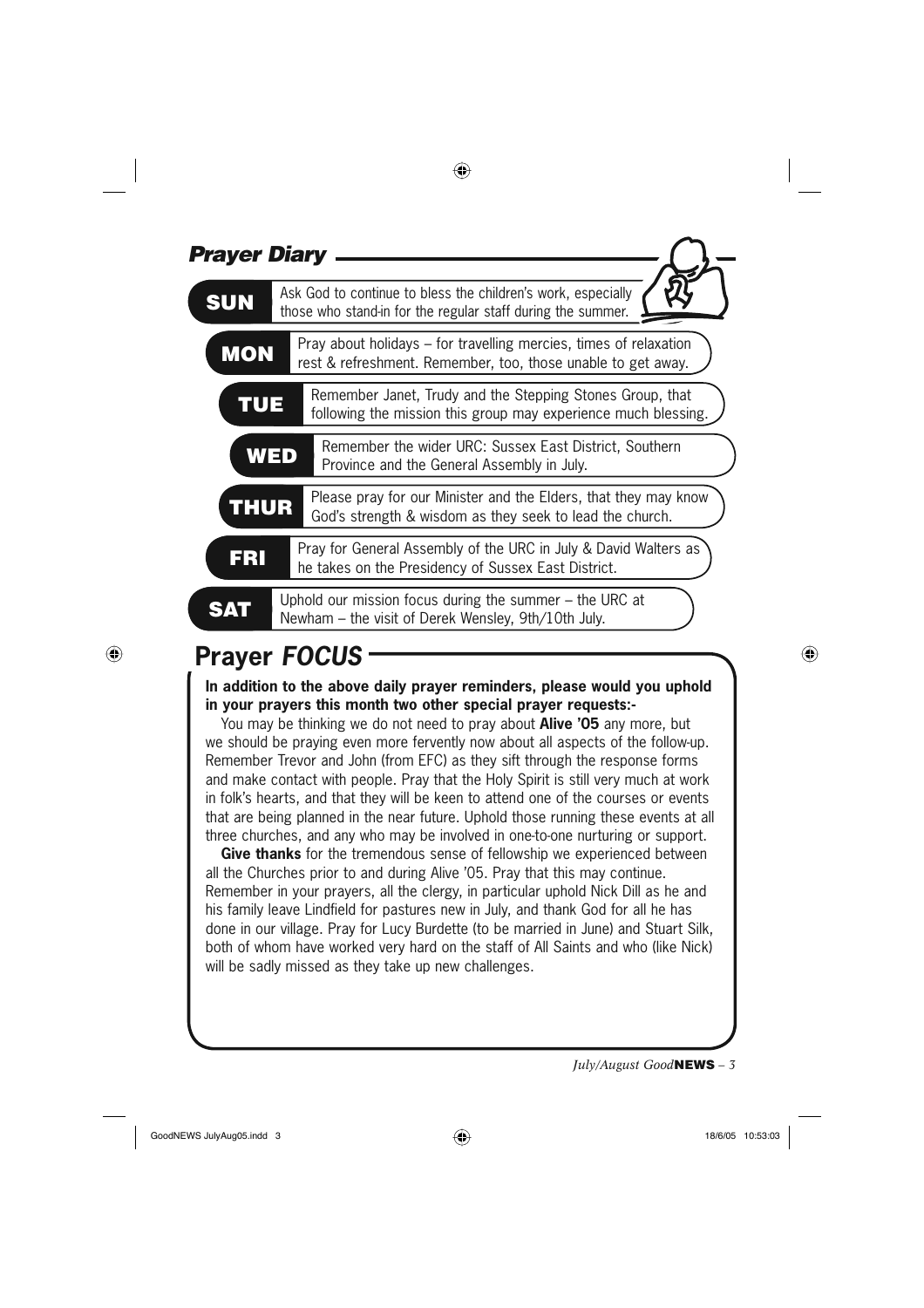### *Feature – Football worship*

# Soccer, The new religion?

### Definition of Religion

**Belief and worship of a God or Gods Anything revered or zealously pursued. A particular system of belief and worship Associated ritual or conduct.**

Does it offend us to see football described as a religion? As Christians, we know we should worship no other gods; but there are some similarities. Both football and religion have been responsible for conflict, and the church could learn something from football about how to attract crowds.

Much publicity is given to the premiership clubs in the United Kingdom, and the media, obsessed with the cult of celebrity, maintain coverage of these teams almost exclusively, often ignoring the other 72 clubs in the lower leagues. The formation of this league was, as the late Brian Clough remarked "all about greed' Top clubs were rich, and they wanted to get richer, but at the expense of others.'

Now the leading teams staffed almost exclusively with foreign

*4 – July/August Good***NEWS**

managers, players and coaches, command vast resources and purchasing power, but if they fail, like Leeds United last year, the result is financial ruin, immense debt, and the rapid exit of all their overpaid underperforming players.

In spite of these obvious drawbacks to "the beautiful game" football is a sport watched by millions of people Worldwide and has always been a great medium to break down barriers, transcending language, geography, culture and beliefs; it is after all a simple exercise which can be enjoyed by amateurs of all ages, sexes and at all levels, giving great pleasure to those who become involved in playing, supporting and administering the game

During the Gulf War one of the first questions put to the Royal Marines as they entered

⊕

GoodNEWS JulyAug05.indd 4  $\bigoplus$ 

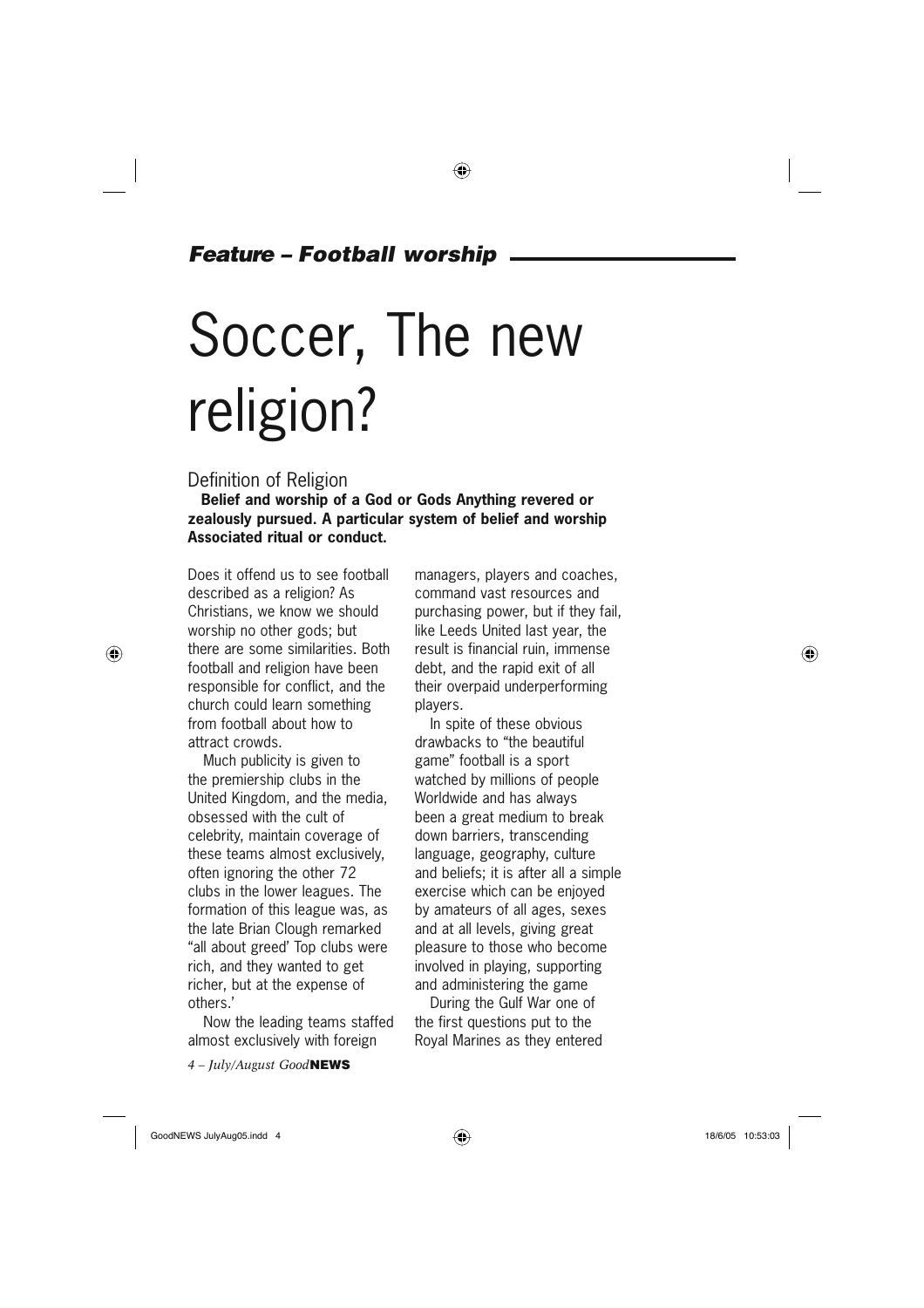⊕

Basra last year was when an understandably nervous Iraqi POW asked "Will David Beckham be going back to Manchester United ?"

⊕

My football career started late in 1945 as a 14 year old in Ardingly through to The Royal Marines, Lindfield and Haywards Heath Wednesday (Player Manager) and carried on to 1977 when at the age of 46, 1 unwisely turned out for an hilarious fathers match versus the Lindfield Boys Brigade on Hickmans Lane playing fields. Paddy Lay was in goal for the boys, a sprightly winger called Walters D. was on my right, a fiercely enthusiastic Irishman, Ivan Orchin, on my left and a (largely reliable) Terry Ward behind me. The referee was Betty Billins !! So you can see it was serious stuff.!

What fun !. It was all utterly

ridiculous of course, but we all had a great time, especially the spectators.

My first date with the outpatients sister of the Haywards Heath cottage hospital, at the Goldstone Ground in 1954 was Brighton reserves V Fulham reserves Brighton won 3-1 We certainly knew how to give a girl a good time in those days ! !

I must have got something right because after 49 years Mary is still with me !!

To say that football is filling a spiritual void in the lives of the British people is not the fault of football but is more a comment on the state of the Church. We have got to make coming to Church more attractive, even though we cannot hope to make it as exciting as seeing your son score a goal for his club, we

*July/August Good***NEWS** *– 5*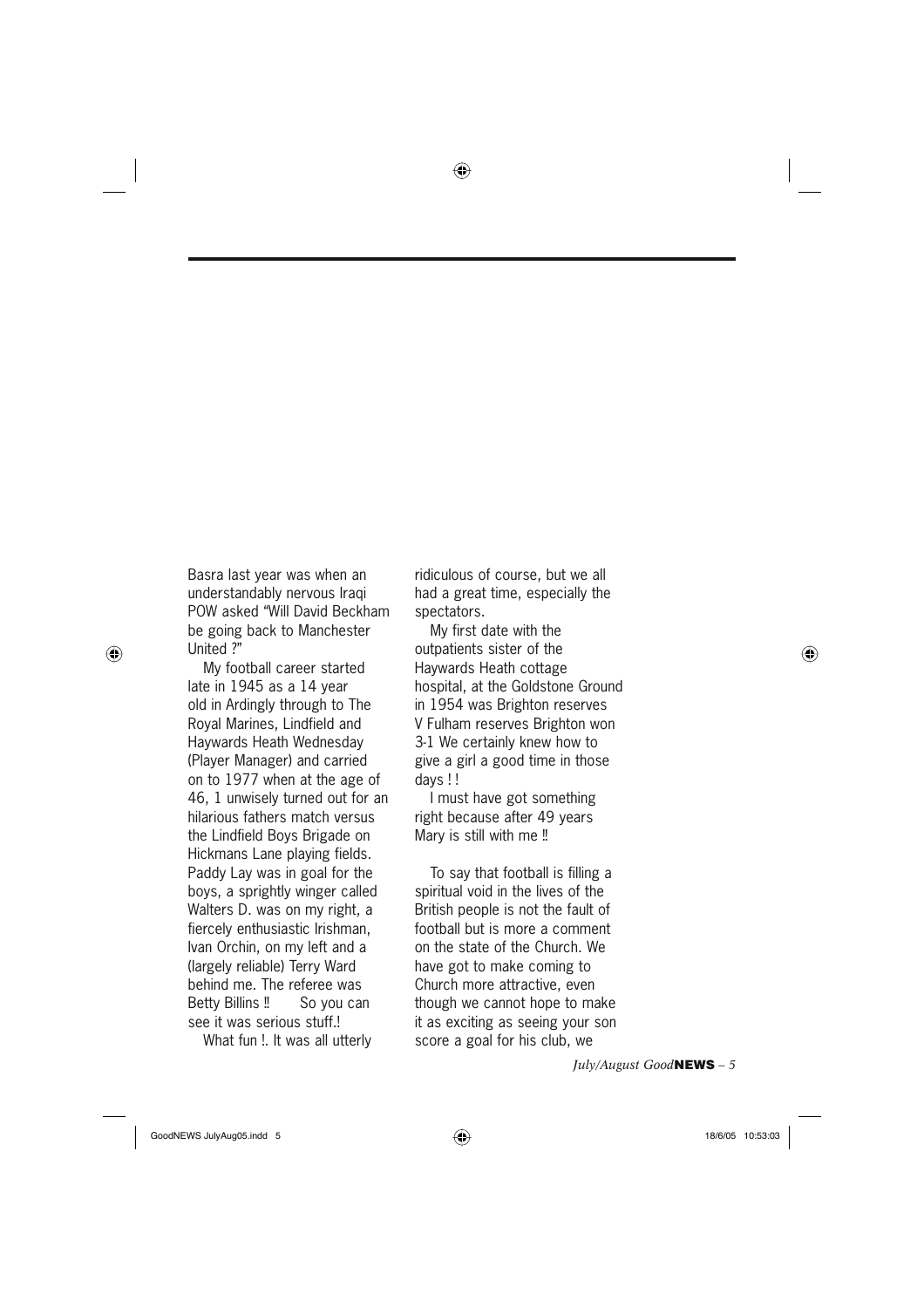### *Feature – Football worship*

have at least, to try to do more.

The downside to the National game is of course the hooligan element which has attached itself to most clubs in varying numbers across the leagues. Much has been done to combat this malign force and there are signs that the problem is much less now than in the 70's, now mainly focusing on international matches when England play away.

⊕

The local game is largely trouble free, although the abuse of referees by players and spectators can be a constant worry to the footballing authorities. But many terrible events have been, and are still being enacted on the World Stage in the name of religion, the Spanish Inquisition, the Arab/ Jewish conflict, Hindu/Muslim on the Indian sub continent and closer to home the futile sectarianism of the Northern Ireland problem are just a few examples.

We need more Christians to become involved in football and we certainly must not condemn those football loving men and women involved in the game. If you look around the Church

*6 – July/August Good***NEWS**

(apart from the Minister with his Ipswich Town T Shirt) we have up to a dozen members currently worrying about the fate of poor Brighton and Hove Albion, under the feet of whom "the trap door of relegation trembles" In fact by the time this is printed our fate will be known. To these 12 must be added their wives and families who also are deeply involved. However, if Brighton survive, it will probably be at the expense of a team followed passionately by "another church member" !! But we will still remain friends.

Sadly there are also those( the" Egg Chasers') who support teams who play another strange game played with a ridiculous ball of a shape devised by the Devil. We pray for them.

Chris Comber (plus Stuart Dew).

GoodNEWS JulyAug05.indd 6  $\bigoplus$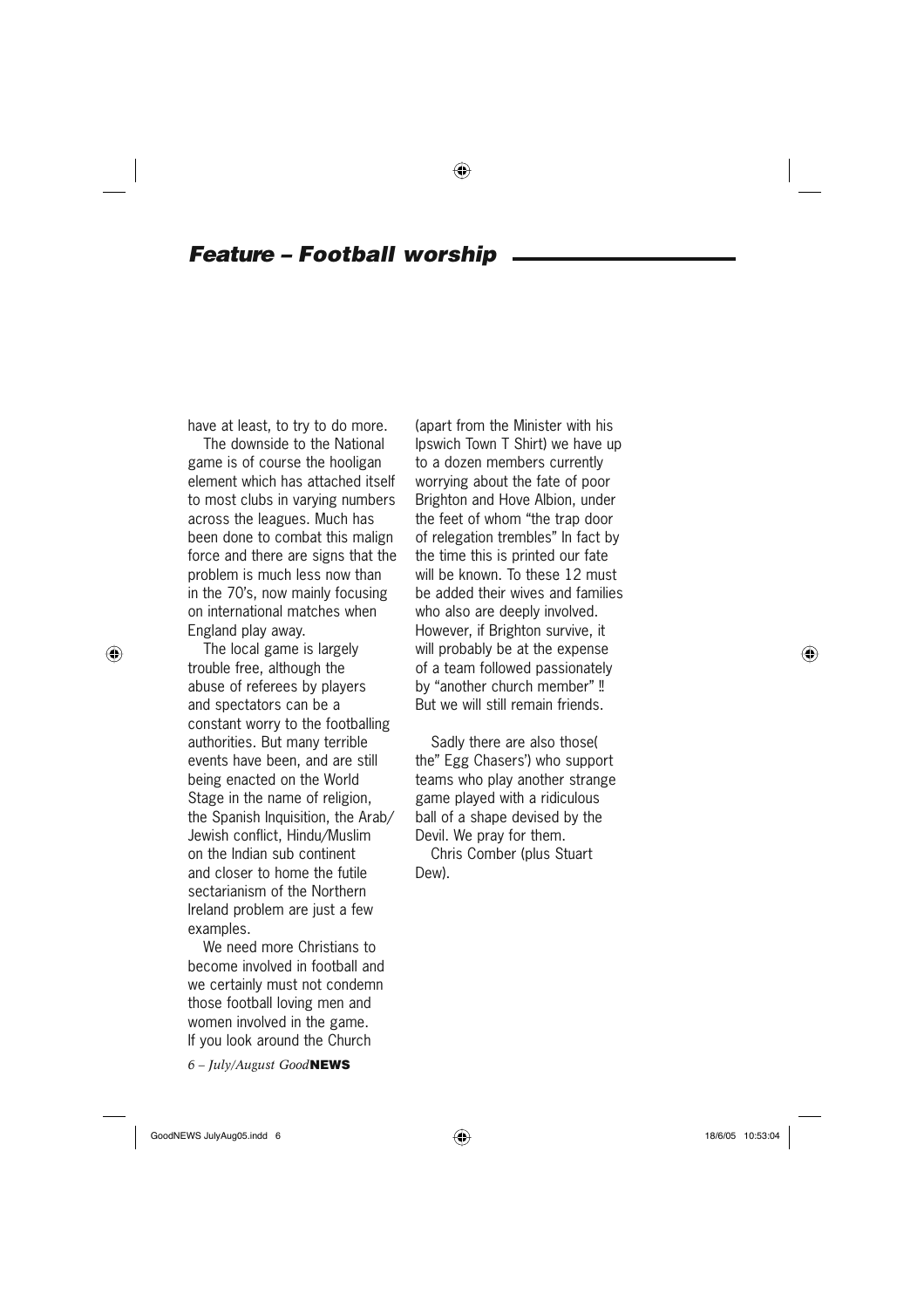### Under the spotlight

◈

**For modern pro footballers, there is as much to do off the pitch as on it, it seems, with the role being at the very top of what we like to call 'celebrity'. This leaves players with an increasing responsibility to those watching them. Do Christian footballers find it easy? These believers share brief testimonials…**

#### George Boateng, Middlesbrough

I definitely think my faith affects the way I behave on the football pitch. It doesn't make you perfect but it makes a difference. Many people – other footballers, for example – think that because I believe in Christ, and I don't believe in doing bad things to the opposition, I can't (or shouldn't) tackle as tough as I do. Some people think I'm practising the opposite of what I preach. But I believe that you don't forget about your religion on the pitch. I'm doing the best I can with the talent I have been given.

### Darren Moore, West Bromich Albion

⊕

God has really given me confidence on the pitch. Before, I used to beat myself up under the pressures of the game. They are immense, and God has helped me to deal with them. I've got a certain peace now, and I've got someone to turn to. Now I know to not only give my best, but also to go out and enjoy myself.

### Lomana Tresor LuaLua, Portsmouth

I try to act like a good Christian whenever I am on the pitch, but in the high pressure atmospeher of a Premiership football match, that is not always possible. Sometimes I will make a rash challenge, argue with an opponent or swear aloud, but I try not to do it. Once the game's over, though, mybeliefs ensure that I return to being a more serene character and one who is always guided by God.

## Faith in Football

**Portsmouth defender Linvoy Primus hated church when he was a boy. Now a dedicated Christian, he's using his footballing skills to help children from poorer areas.**

Faith in Football is a Christian charity, but the aim is not to preach. Linvoy, who found his own faith as an adult, is keen to use his footballing skills to help young people around the world.

It's hoped that football can be used as the key to open up children's lives by giving them positive role models and teaching them important life skills - as well as some skills on the pitch!

*July/August Good***NEWS** *– 7*

GoodNEWS JulyAug05.indd 7  $\bigoplus$ 

⊕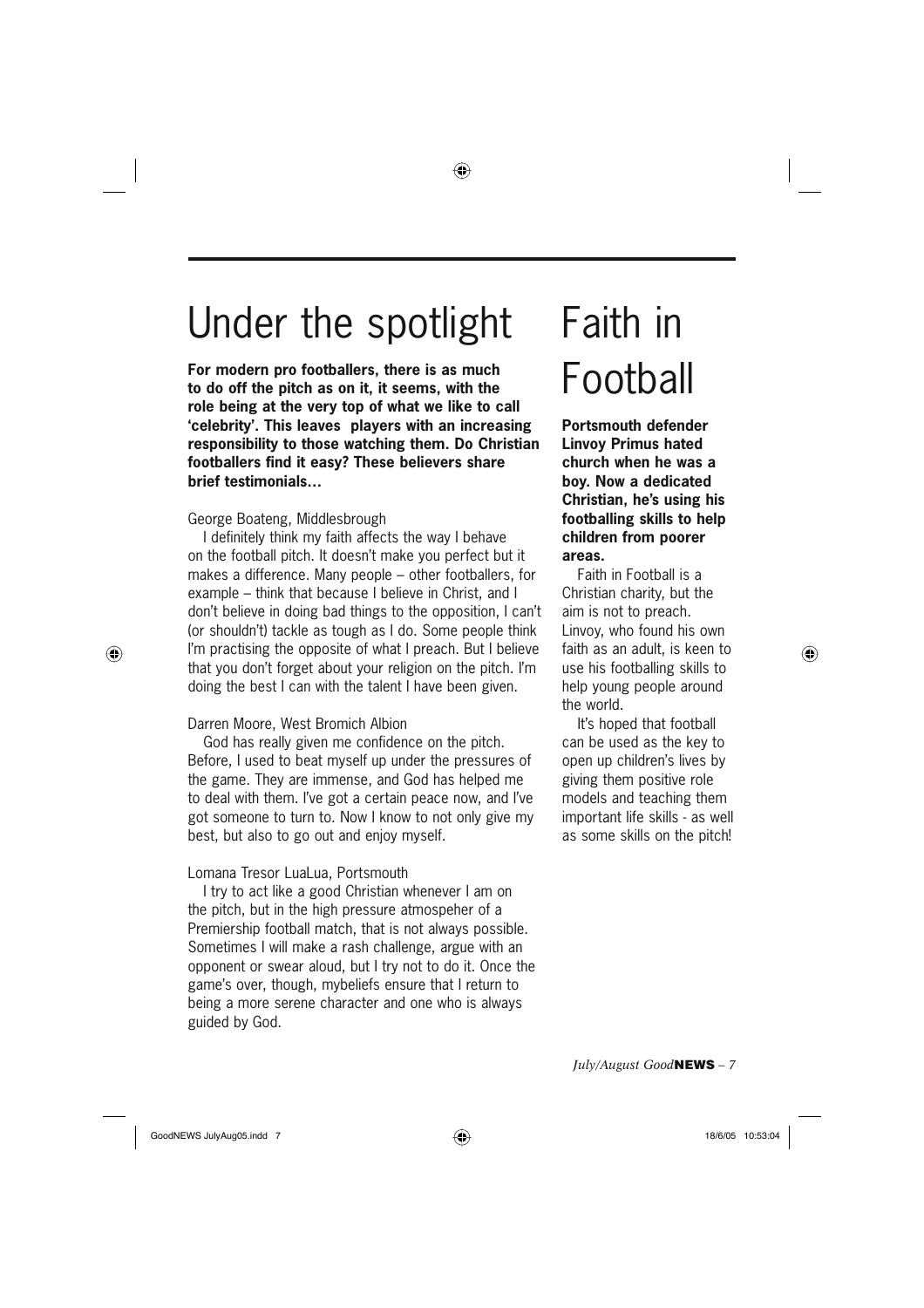### *Family News*

We are pleased that **Henny Castleton**, who has been worshipping with us for a number of years, has now moved into Lindfield. She has joined the growing ranks of URC folk in Harvest Close! She lives at No. 25 and her phone No. is 483475.

#### **Hostess with the Mostess!!**

My very sincere thanks to all of you who hosted students for **'Alive '05'.** I hope you enjoyed the experience as much as I did. *Fiona Tingley.*

### **Congratulations to Meis Brock and Graham Campling** who

have recently become engaged and plan to marry later this year and to **Liz Jadav and James Middleton** who have also recently got engaged.

⊕

**We would like to say a huge thankyou** to the many friends who have wished us well on the announcement of our engagement at the beginning of June. We feel that God has brought us together but the love and support of our families and our wider Church family mean so much to us in our future together.

*With Christian love, Mies Brock and Graham Campling*

#### **The Fellowship**

◈

Our next meeting is on **Wednesday 27th July** at 3pm when we meet at the home of Jessie Green, 15 Blackthorns for our annual garden tea. We shall have our usual Bring and Buy stall operating.

Please come and join us in this social event. Should the weather be wet we shall meet in the Church Hall.

**Dawn and Richard Walters** have moved to:- 6 Barnmead, Haywards Heath, W Sussex RH16 1UZ Telephone: 01444 441601

**Ann and John Blake** have moved to :- 10 Harvest Close, Lindfield, W Sussex RH16 2LW Telephone: 01444 482414

### *Balcombe United Reformed Church*

**Bramble Hill, Balcombe, RH17 6HR Contact: Mrs Leonie Wren (01444 811253)**

Our main services are held at  $11$ am on the first and thi Sunday of each month and the children usually go out to Sunday School during the second part of the service. Visitors are always welcome.



### *Speakers for this July and August are as follows:-*

| July | 3rd  | David Jones                                                   |  |  |
|------|------|---------------------------------------------------------------|--|--|
| July | 17th | <b>Ecumenical service</b> to be held at 11am at St Marys, to  |  |  |
|      |      | celebrate the 60th anniversary of the end of the Second World |  |  |
|      |      | War. <b>Colin Bones</b> will be preaching at this service.    |  |  |

 **August 7th David Walters**



*8 – July/August Good***NEWS**

GoodNEWS JulyAug05.indd 8  $\overline{\bigoplus}$  **oodNEWS** 18/6/05 10:53:04

◈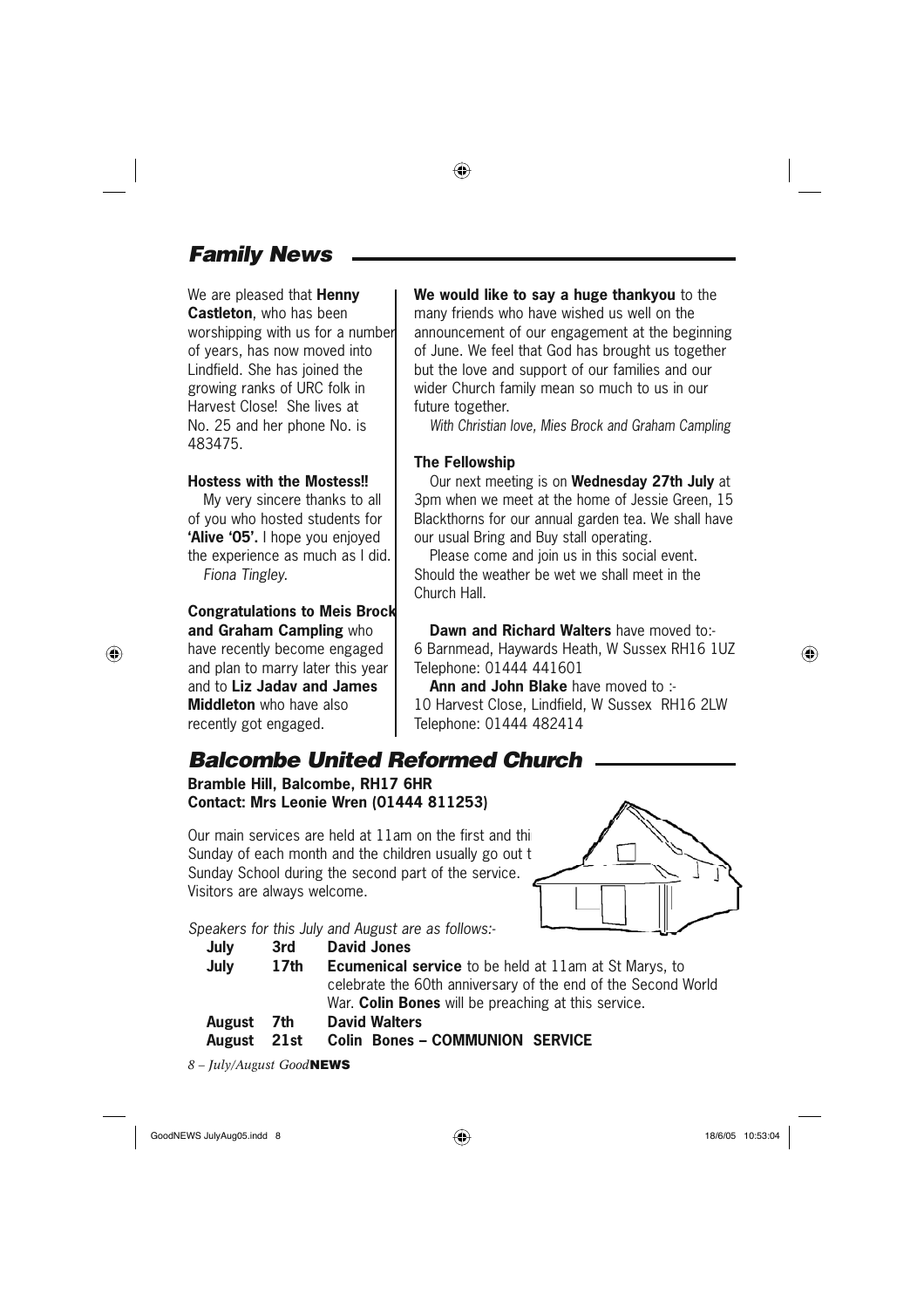# LURC Athletes in action.

**With the Lindfield Fun Run Races being staged the day after 'Alive 05' finished, it was decided this year to try to encourage as many Members to extend the 'celebration' still further by participating therein, and this was aided by arranging half a dozen training sessions during the preceeding weeks. Some 10 people endured some/all of the training evenings and on Bank Holiday Monday 30th May, 8 entered the race.**

◈

Colin Bones, following his London Marathon exploits, led us home in the 10K race in a competitive time of 51 minutes (7 minutes quicker than 2004), followed by Ray Smith (54 mins) and excellent debut runs by Charlie Tingley (56 mins), Dan McQuillin (62 mins) and Chris Saunders (69 mins)

⊕

Andy Lemay, James Goody and Nikki Saunders all ran well in the 3 mile (which was somewhat longer due to a misdirection) race, but special mention should be made of Nikki, an asthma sufferer, who has to run with her ventolin inhaler in one hand. With husband Chris looking to run the 2006 London Marathon, Nikki is determined to partake in at least some of the training with him, and has already improved in a few weeks from someone who

needs to stop/walk after only a couple of hundred yards, to a runner who ran the three and a half hilly/off-road mile race in 45 minutes with only 2 shortish walking sessions.

Well done also to Marion Tingley, Emma Wren and Serena Nathan who took part in a number of the training evenings.

We, the URC runners would like to thank Ray for his time and encouragement in his training sessions in the lead up to the races as without his input many of us would have not taken part. Cheers Ray!



*July/August Good***NEWS** *– 9*

♠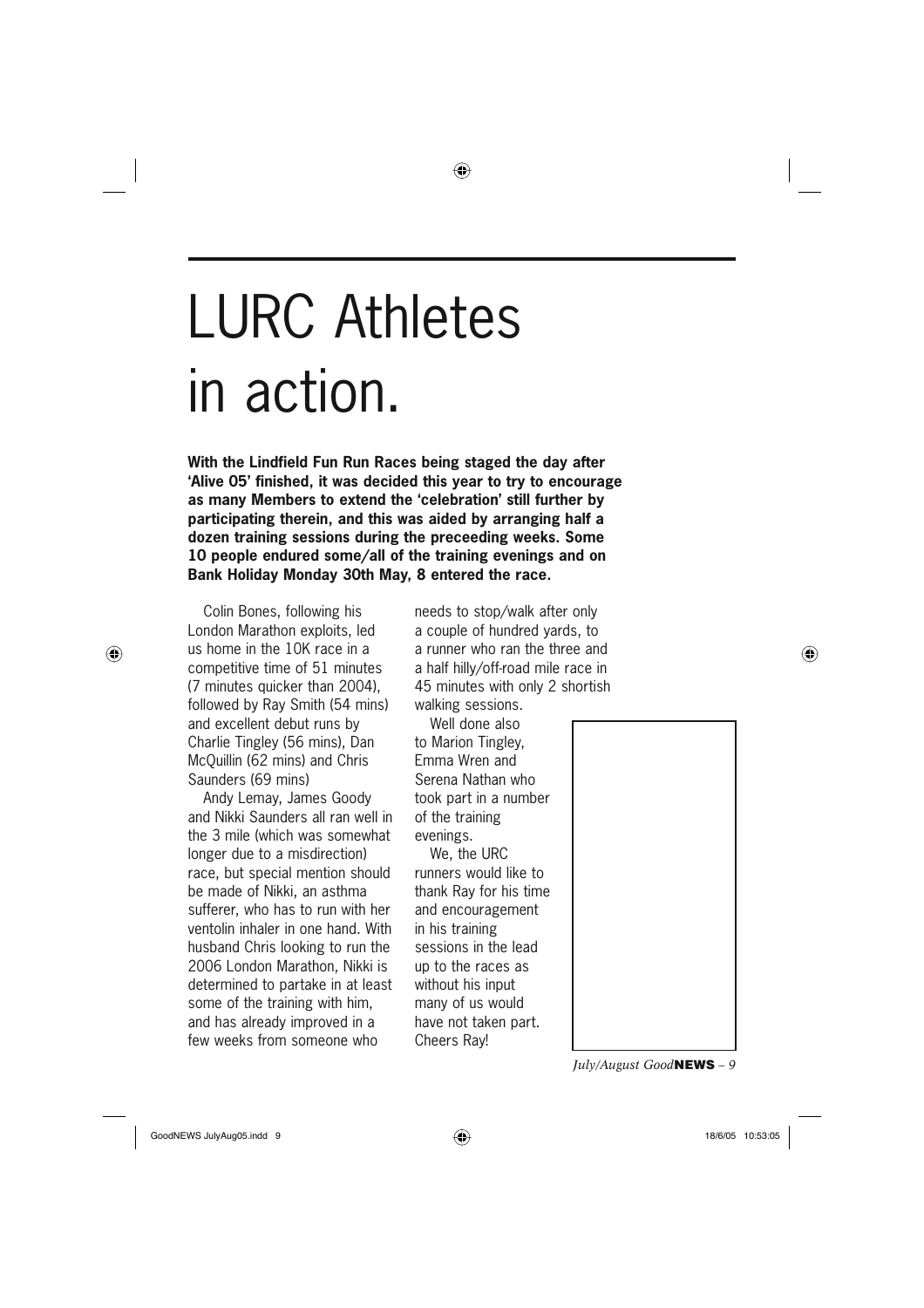### *Family News*

# Thank you letters

◈

**Thank you** so much for your gift of £2000. We have put the money towards our homeless project and our young peoples Safe House. We so value your support, partnering and prayers. Please come to our Summer Gathering on 8th July. Would love to see you there. I so enjoyed being with you for the weekend, May God Bless You Richly, Yours in Him,

*Paul Young, Off The Fence. (Please see the poster on the notice board outside the lounge for details of the Summer Gathering. This will be at Westmeston Parish Hall and Gardens. The cost will be £8, including supper.)*

**Thank you** so much for the recent gift of £250. Your continued support and prayers are a great encouragement to us. The gift has enables us to share God's Word

with more of the world's people - developing printing and distributing his unchanging Word to people who need to hear. *Scripture Gift Mission.*

#### **Wow! That's fantastic!**

To be honest - I wasn't actually expecting anything at all, as you'd already given me a cheque on the day I came. Anyway, many thanks indeed to all at the URC for the incredible cheque for £2000 – you're a very generous bunch as I've said before. Thanks again for your support and especially for your prayers.

*Dickie Twort, CASCAID. Working in Romania.*

These letters have been shortened - Please see Bill Green if you wish to read the full versions.

### *News*

⊕

### Make Poverty History Campaign

### **Are you fed with up with hearing about this?**

What with protests in Edinburgh on 2 July. Pop concerts organised by Bob thingy in Hyde Park. G8 summit and all that stuff. UK EU presidency. "Don't mention Europe" I can hear you say!! "What difference will I make?" you say. Well I hope you are not fed up with hearing about it. The people of Africa are probably fed up with hearing about a possible solution to their problems for over 20 years!! According to Tearfund, 2005 could be a year of exciting opportunities for change.

Have you sent your MAKE POVERTY HISTORY card to Mr Blair yet?? Yes, your one card can can make a difference.

They are available from the Missions Table.

*10 – July/August Good***NEWS**

GoodNEWS JulyAug05.indd 10  $\overline{\bigoplus}$  ( $\overline{\bigoplus}$ ) and the set of 18/6/05 10:53:05 10:53:05

⊕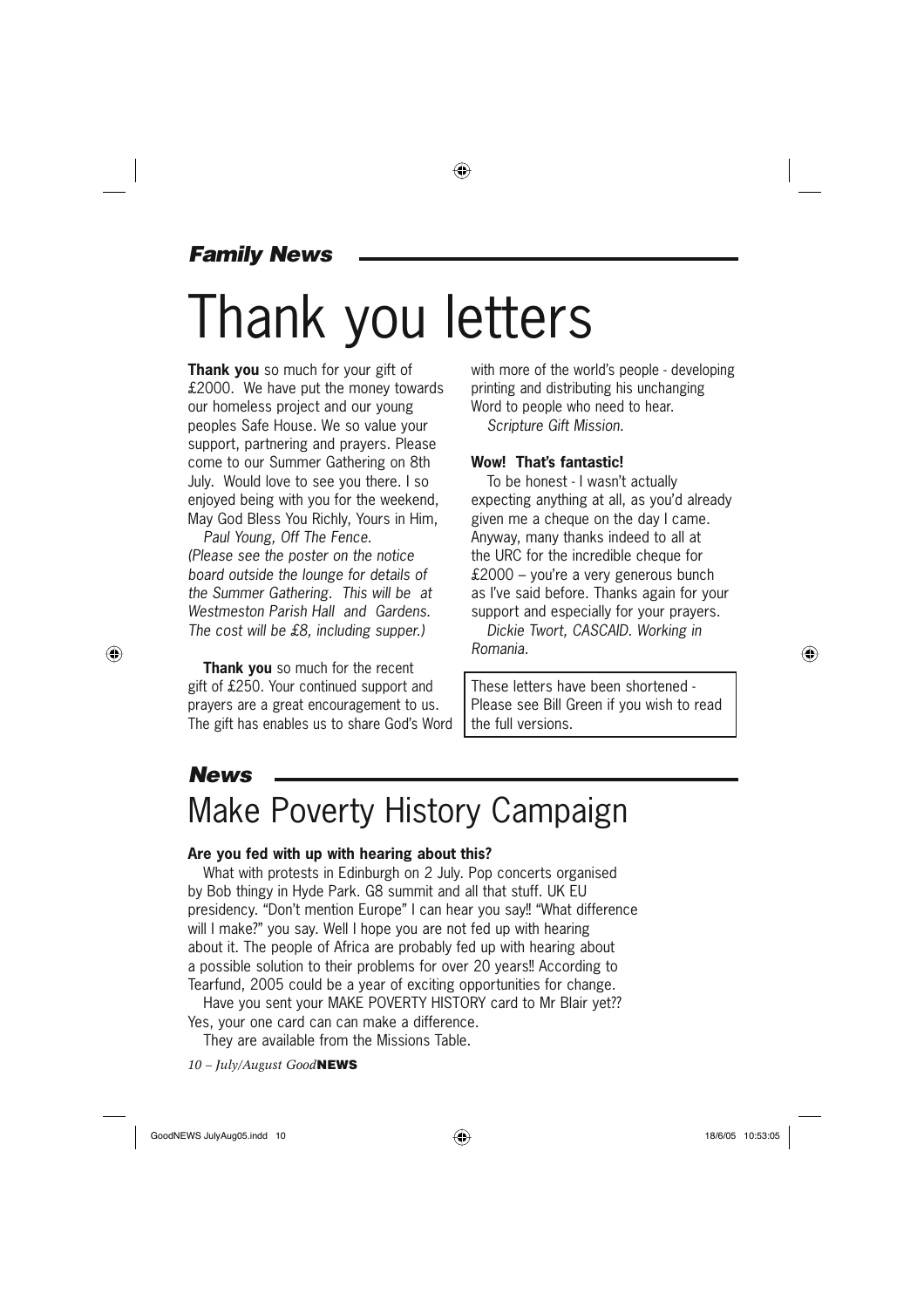### ◈

### *Monthly Mission Support*

# Title Needed?>>??????

**During July and August we will be devoting our Mission Giving to The Newham Group of United Reformed Churches. We are pleased that Derek Wensley, who has been the Minister there for the last fourteen years, is going to be with us for the weekend of July 9th/10th.**

The London Borough of Newham has one of the most ethnically diverse communities in the United Kingdom and is ever changing. The 2001 census showed 60% residents were of non-white, non-UK origin and that this figure was rising at a rate of 2.5% per annum. In addition to Christianity, all of the main religious groupings are represented in large numbers - Muslim, Hindu, Sikh and Judaism.

There is considerable unemployment - twice the national average - with all the inherent problems that go with this. Most housing is rented - owner occupied accommodation is one of the lowest percentages in the UK.

The Newham Group of URCs has seen considerable growth over the last twenty years and currently operates many programmes reaching out into the community with the love and Good News of Jesus. These activities include; day nurseries, pre-school groups, language classes, drop-in centres, employment training, debt counseling, asylum seeker support, adult dyslexia support service etc.

We hope as many as possible will come to our Mission Barbecue on 8th July - see separate notice - and also hear Derek preach on the following Sunday morning.

If you would like to support the work financially please use the special envelopes marked 'Monthly Mission Giving' and place in the offertory at any Sunday service during July and August. Please complete a Gift Aid Slip is applicable.

*July/August Good***NEWS** *– 11*

GoodNEWS JulyAug05.indd 11  $\overline{\bigoplus}$  18/6/05 10:53:05

⊕

♠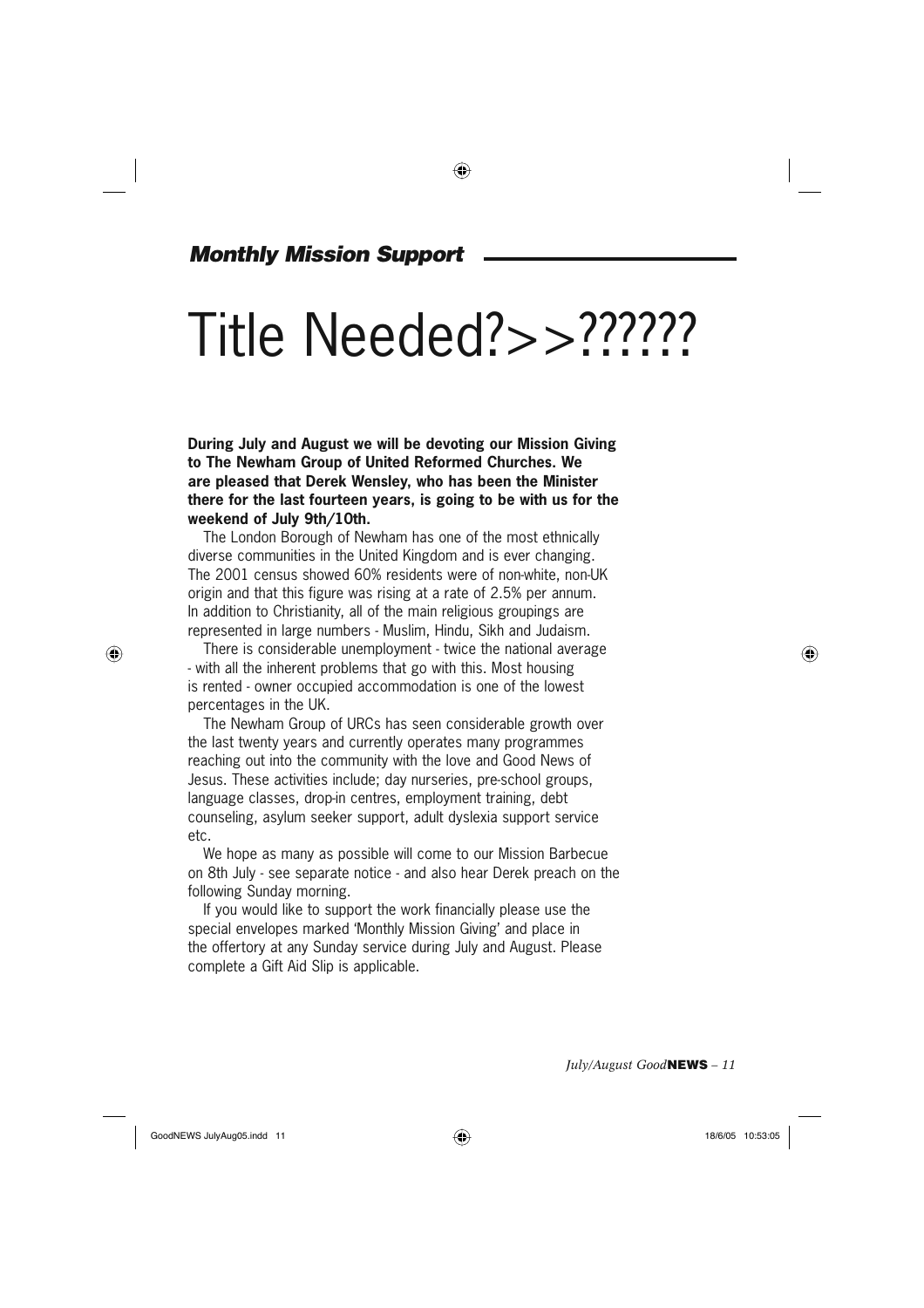| 2nd<br>Saturday  | $8.45 -$<br>9.30am           | Saturday Morning<br><b>Prayer Meeting</b><br>at URC                                                          | 16th<br>Saturday | $8.45 -$<br>9.30am | Saturday Morning<br><b>Prayer Meeting</b><br>at URC                                                                                                  |
|------------------|------------------------------|--------------------------------------------------------------------------------------------------------------|------------------|--------------------|------------------------------------------------------------------------------------------------------------------------------------------------------|
| 3rd<br>Sunday    | 9.30am<br>6.30pm             | <b>Communion</b><br>David Nibloe<br>& Colin Bones<br>11.00am Colin Bones<br>David Goodchild<br>& David Jones | 17th<br>Sunday   | 9.30am<br>6.30pm   | David Nibloe<br>& Michael<br><b>Davies</b><br><b>Fair Trade Stall between services</b><br>11.00am Michael Davies<br>David Goodchild<br>& Colin Bones |
| 7th<br>Thursday  |                              | House Groups (optional)                                                                                      | 21st             |                    |                                                                                                                                                      |
| 9th              |                              |                                                                                                              | Thursday         |                    | House Groups (optional)                                                                                                                              |
| Saturday         | $8.45 -$<br>9.30am<br>7.00pm | Saturday Morning<br><b>Prayer Meeting</b><br>at URC<br><b>Mission Supper</b><br>- BBQ at Church              | 23rd<br>Saturday | $8.45 -$<br>9.30am | Saturday Morning<br><b>Prayer Meeting</b><br>at URC                                                                                                  |
| 10th<br>Sunday   | 9.30am                       | <b>Healing</b><br>David Nibloe<br>& Derek<br>Wensley<br>11.00am Colin Bones<br>& Derek                       | 24th<br>Sunday   | 9.30am<br>6.30pm   | David Goodchild<br>& David Nibloe<br>11.00am Communion<br>Colin Bones<br><b>Adrian Cookney</b><br>& Colin Bones                                      |
|                  | 6.30pm                       | Wensley<br>Communion<br>Adrian Cookney<br>& Colin Bones                                                      | 28th<br>Thursday | 8.00pm             | Prayer meeting<br>in the Lounge                                                                                                                      |
| 14th<br>Thursday | 8.00pm                       | Church Prayer<br>Meeting                                                                                     | 30th<br>Saturday | $8.45 -$<br>9.30am | Saturday Morning<br><b>Prayer Meeting</b><br>at URC                                                                                                  |

 $\bigoplus$ 

### *July/August church diary*

 $\Box$ 

 $\bigoplus$ 

*12 – July/August Good***NEWS**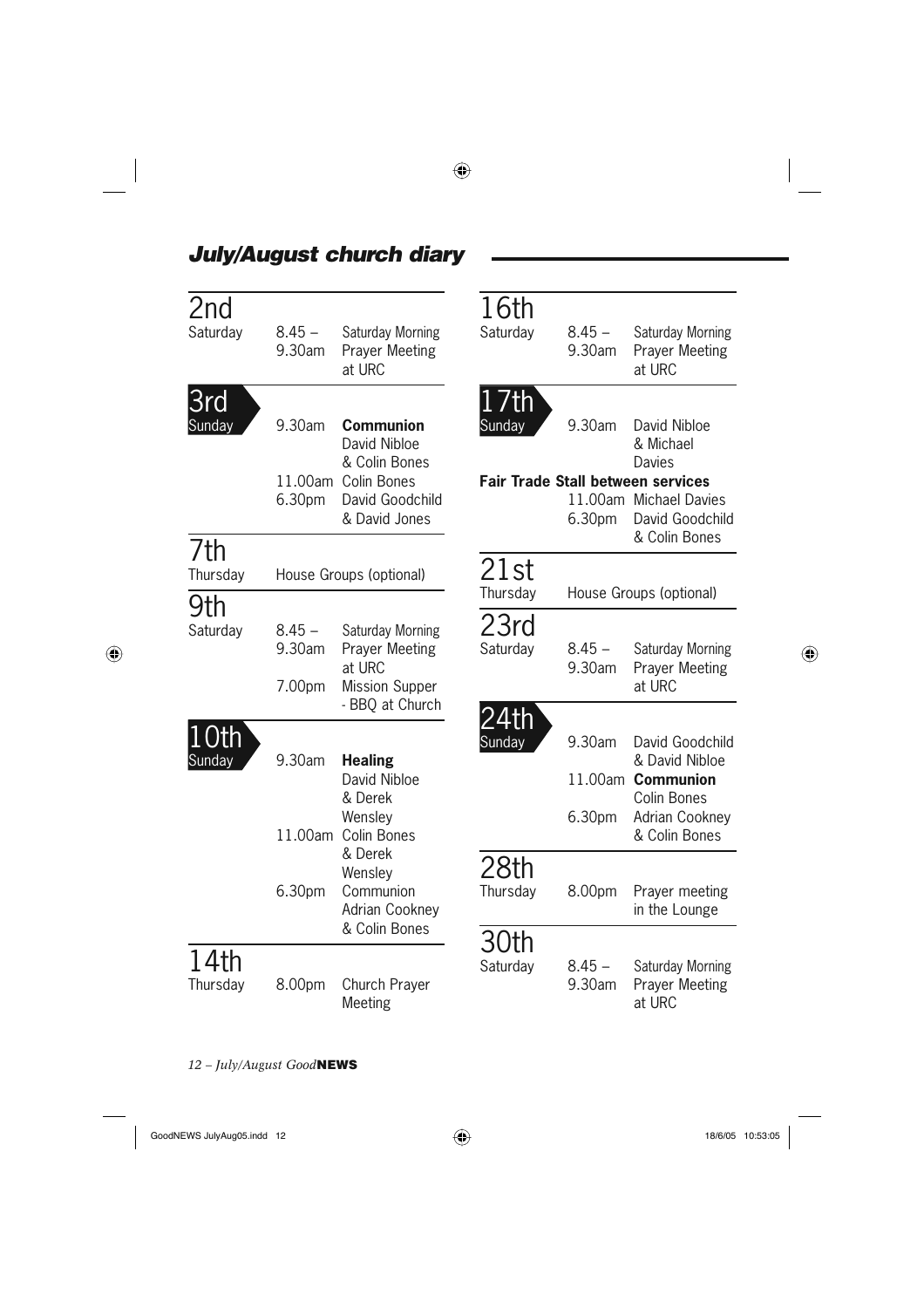| 1st<br>Sunday | 9.30am<br>$6.30 \text{ pm}$ | Adrian Cookney<br>& Stuart Dew<br>11.00am Stuart Dew<br>David Goodchild        | 20th<br>Saturday      | $8.45 -$<br>9.30am | Saturday Morning<br>Prayer Meeting at<br><b>Evangelical Free</b><br>Church             |
|---------------|-----------------------------|--------------------------------------------------------------------------------|-----------------------|--------------------|----------------------------------------------------------------------------------------|
| August        |                             | - Brian Stone                                                                  | 21st<br>Sunday        | 9.30am             | David Goodchild &<br>Ron Goodenough                                                    |
| 6th           |                             |                                                                                |                       | 6.30pm             | 11.00am Ron Goodenough<br><b>Healing</b>                                               |
| Saturday      | $8.45 -$<br>9.30am          | Saturday Morning<br>Prayer Meeting at<br><b>Evangelical Free</b><br>Church     |                       | 7.00pm             | David Nibloe and<br>Alive 05<br>follow-up <b>BBQ</b> at<br>Bramble Lodge<br>Lyoth Lane |
| 'fh<br>Sunday | 9.30am                      | Communion<br>David Goodchild<br>& To be<br>confirmed (Our<br>minister on       | 27th<br>Saturday      | $8.45 -$<br>9.30am | Saturday Morning<br>Prayer Meeting at<br><b>Evangelical Free</b><br>Church             |
|               | 11.00<br>6.30               | holiday)<br>To Be confirmed<br>Prayer & Praise                                 | <u>28th</u><br>Sunday | 9.30am             | Adrian Cookney                                                                         |
| 13th          |                             |                                                                                |                       |                    | & Colin Bones<br>11.00am Communion -                                                   |
| Saturday      | $8.45 -$<br>9.30am          | Saturday Morning<br>Prayer Meeting at<br><b>Evangelical Free</b>               |                       | 6.30pm             | Colin Bones<br>David Nibloe<br>& Colin Bones                                           |
| .th<br>Sundav | 9.30am<br>6.30pm            | Church<br>David Goodchild<br>& Colin Bones<br>11.00am Colin Bones<br>Communion | 31st<br>Wednesday     | 8.00pm             | Three Churches<br><b>Prayer Meeting</b><br><b>Evangelical Free</b><br>Church           |
|               |                             | <b>Adrian Cookney</b><br>& Colin Bones                                         |                       |                    | <b>OTHER LOCAL EVENTS</b><br><b>LISTED ON BACK COVER</b>                               |
|               |                             |                                                                                |                       |                    | <i>July/August Good</i> NEWS - 13                                                      |

 $\bigoplus$ 

GoodNEWS JulyAug05.indd 13 and the set of the set of the set of the set of the set of the set of the set of the set of the set of the set of the set of the set of the set of the set of the set of the set of the set of the

 $\sim$  1

 $\bigoplus$ 

 $\overline{\phantom{a}}$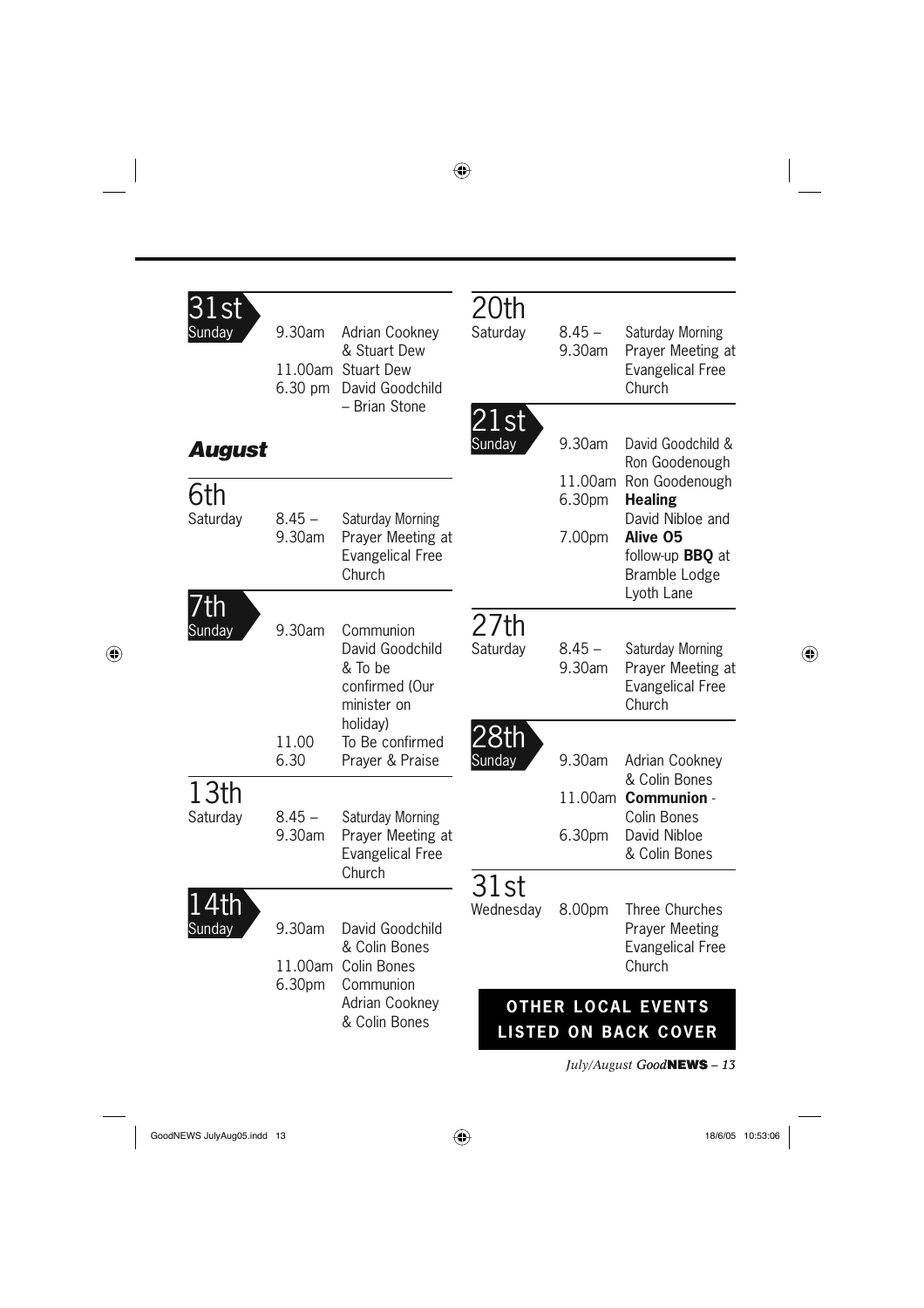### *Christian magazine review*

## Review of Sublime

◈

### **– Christian Teenage Girl Magazine**

**I was asked to review Sublime, a Christian teenage girl's magazine. The content seemed to offer a lot; music reviews, real life stories, advice on day to day issues and fashion tips. The articles in general are quite light to read, which is good as you don't become wound up in something too deep.** The articles also incorporate a Christian message which relates to certain situations, therefore providing useful advice on what to do in different circumstances. The good thing about this magazine is that it doesn't try to preach too much which could put potential readers off, although it does give a Christian message when necessary. It has all the "normal" articles you would expect to find in a teenage girl's magazine, fashion advice, boyfriends, interviews etc. yet the articles are toned down from what they are in everyday magazines which means they aren't so 'in your face'. This makes Sublime a pleasant change yet although the content is good it didn't take me too long to read through it, therefore I feel that perhaps more content would be the only really necessary improvement. I enjoyed reading the music reviews as they showed an insight into Christian music as well as mainstream albums. I also thought that the 'Lifestyle Advice' was useful as it gave advice (!!) on relevant topics such as relationships, exercise etc but put in the Christian dimension to make it that bit different from mainstream magazines.

Overall I would give this magazine around 8/10 as I think the content was interesting and relevant and appropriate for the target audience. Although some sections could be slightly improved with maybe more content, in general this magazine doesn't need to be further enhanced as it provides Christian teenage girls with a magazine that has something for everyone.

*14 – July/August Good***NEWS**

GoodNEWS JulyAug05.indd 14  $\bigoplus$  18/6/05 10:53:06

⊕

♠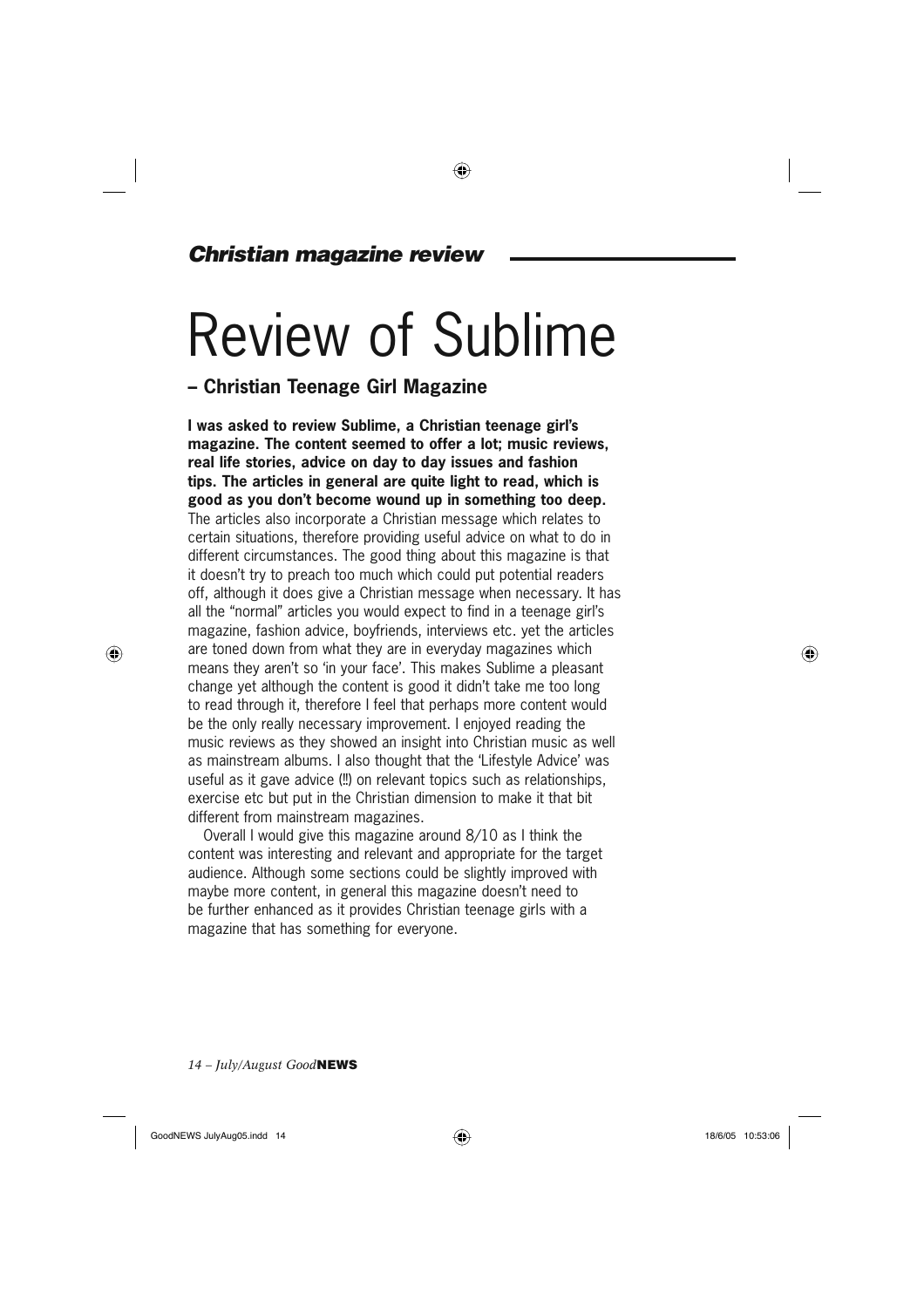## Sublime!

### **Sublime is a new Christian magazine for teenage girls.** I

think there were a few teething problems but it was well worth the wait. Although as a family we are all book worms we don't buy magazines, I find they are usually full of ad's and unhelpful gossip especially those aimed at the young, Sublime was really different. Small enough to carry about and read anywhere it was full of interest for young girls growing up. Flicking through I spotted a rather good picture of a handsome male with deep blue eyes, he turned out to be Shane Lynch from the band Boyzone talking about his life before and after he became a Christian. The articles are modern and relevant and life enhancing for young girls whether Christian or not. *Tina Elphick.*

⊕

**When i received a copy of the teen magazine sublime my instant reaction wasis this really a Christian magazine?** I found it just as fun and entertaining as other teen magazines but with an added extra. Advise that came from other Christians on issues such as teen pregnancies, relationships and leading a Christian life. There are loads of great things like beauty and fashion tips, music reviews, quizzes, info on Christian youth gatherings and staying healthy and stress free though your exams. *Jessica* 

⊕

*Elphick.*

*July/August Good***NEWS** *– 15*

GoodNEWS JulyAug05.indd 15  $\bigoplus$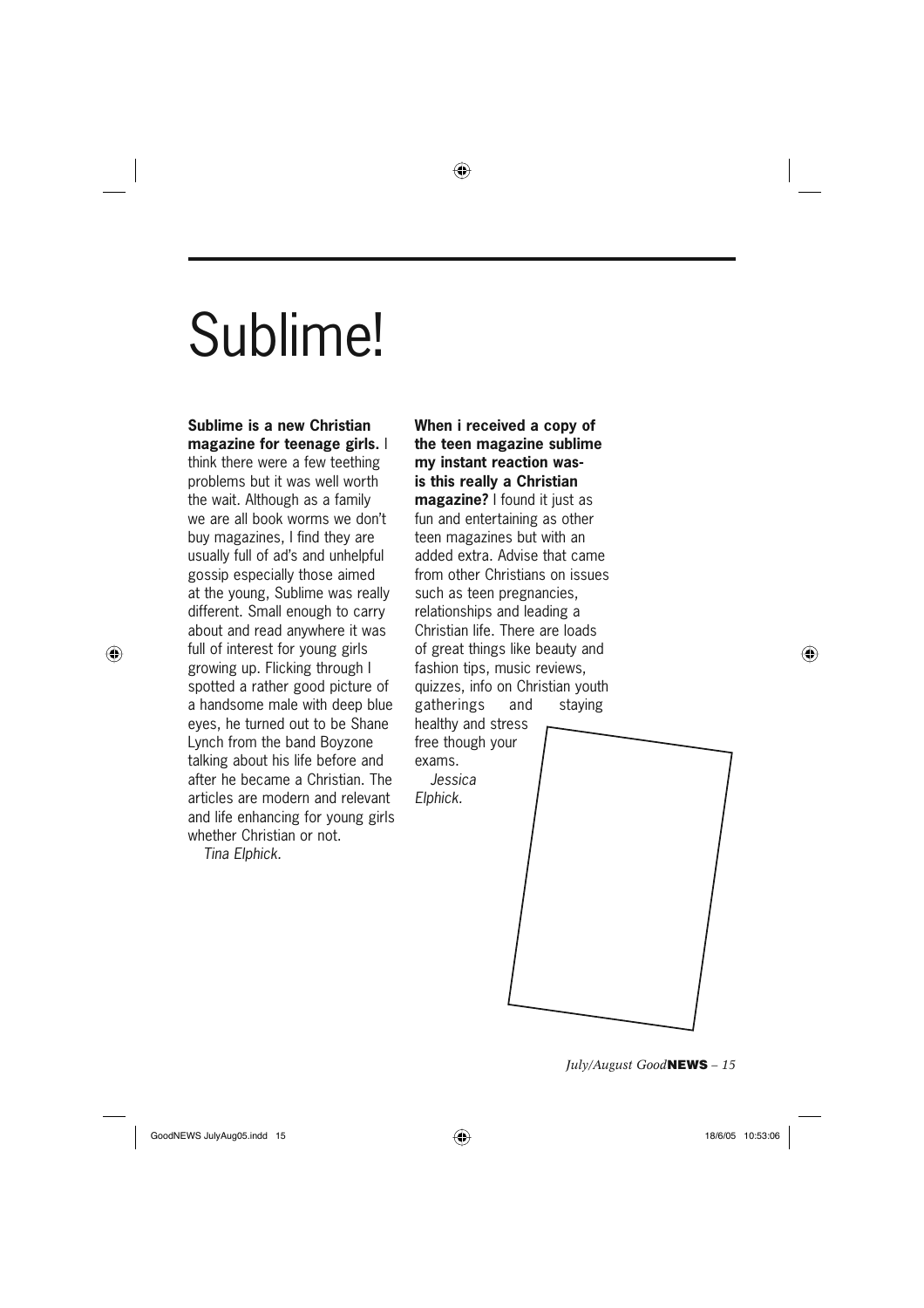### *Lindfield Life*

# Alive '05 Feedback

**The Three Churches efforts during Alive 05 were a fantastic tribute to all involved. Here we read reports from local Christians about various events which took place throughout the special week during May.**

### **"Jesus…….You're My Superhero!"**

⊕

You could probably hear the Afterschool club, even if you never came near The Common at 3:30pm! The activities ranged from energetic singing to getting Leaders messy, to craft activities, drama and dynamic teaching. The fun was heightened by ongoing competition between teams for the best team cheer or the silliest face etc. Each day took a different Gospel story to illustrate how Jesus showed his power. Children will have taken away sound Gospel teaching and a positive experience of the Church. Personally I still have some fantastic lyrics reverberating in my head!

"Our God is a great big God and he holds us in his hands". *Antonia Easley.*

*16 – July/August Good***NEWS**

### **was Syd Little's navigator!**

What was your first thought when you heard that Syd Little was going to appear at the Big'ish Top marquee at Alive '05?? Well if you did not go, you missed a great evening. I realise that one persons enjoyable evening is another persons night of boredom but this was an evening of variety so that all could enjoy at least a part of it. I realised that someone famous was visiting Lindfield when a small Boys Brigade tent appeared at the back of the marquee, to be used as a changing and make up room!!

The evening started with a warm up act. Chris Gidney, from Christians in Entertainment, got us all laughing with his fast one line jokes and then he introduced Syd (He is) Little. He made us all laugh with his jokes, none of which had double meaning or required a swear word to make a point. It was all good

GoodNEWS JulyAug05.indd 16  $\bigoplus$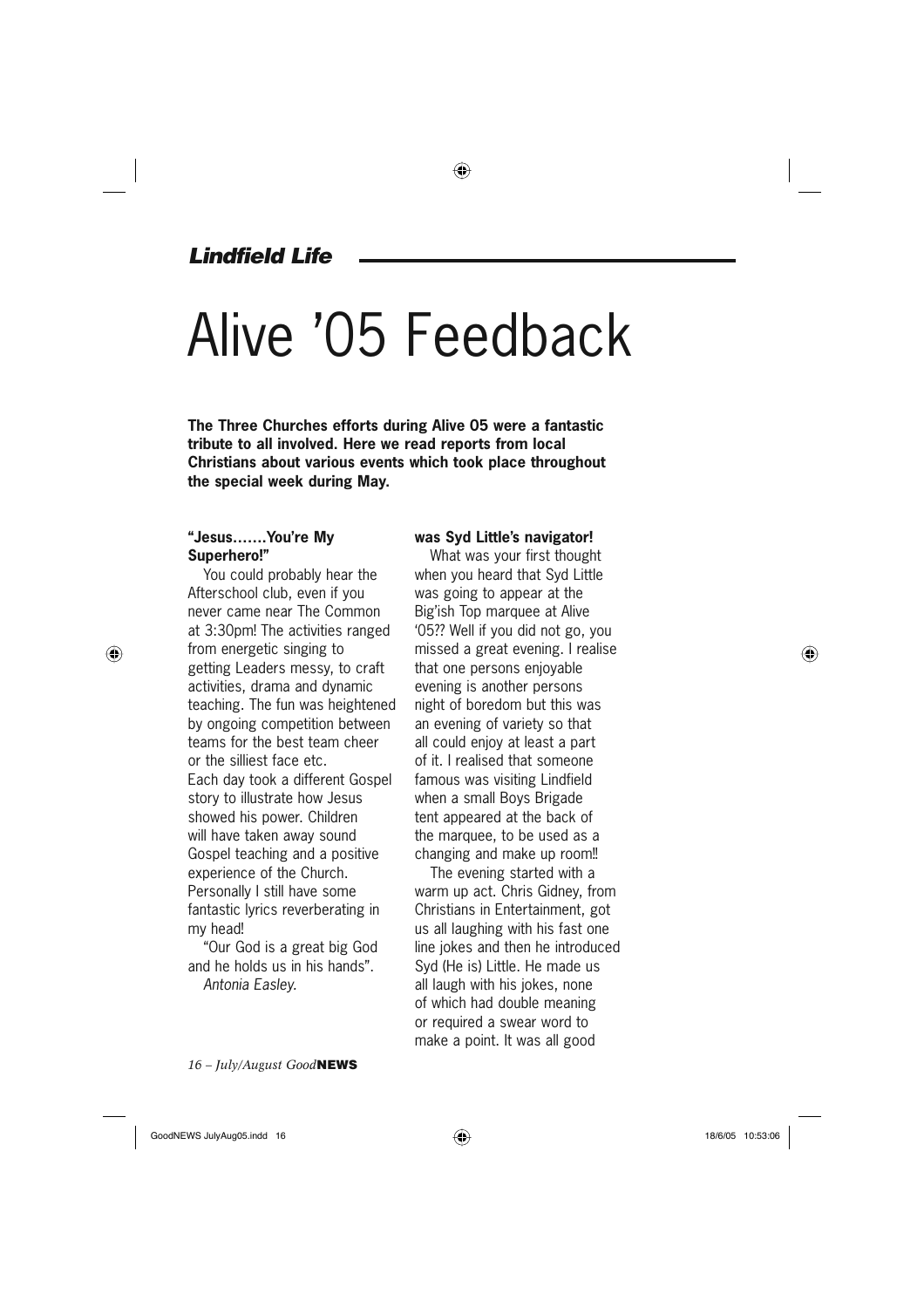

clean fun. Modern comedians please learn. But what was most surprising was Syd's voice. He played guitar and sang a medley of Buddy Holly songs, some of which we clapped along to, especially "I'm a Believer". Great entertainment. Syd then started to tell us of some of the many things that happened in his life. When we see famous people, perhaps earning a great deal of money, they come across as be content and having no problems. This is certainly not the case in Syd's life. He told us about his son Paul who was hooked on drugs at the age of 12 and ended up, some years later, being found dead from a drug overdose in a hotel room in Bangkok . How would you feel if most of your life you were on the road or appearing on TV, away from your family and such a thing happened? Syd found strength in the God he knew from his Sunday School days.

⊕

 Syd writes in his book " Alongside the support of close friends and family, there was a new inner strength beginning to emerge.... I prayed to God, I asked that he support me at

this time of tragedy and to show me the way forward. The answer came immediately when a total stranger stopped me in the street a few days later. 'Syd. I'm so sorry to hear about Paul,' said the lady with a smile. 'But we are praying for you.'

◈

You must read the book "Little by Little", if you wish to learn more of the tragedies and joys Syd has experienced, The part dealing with a comedians Bible Study (can you imagine

it?), lead by Chris Gidney when Syd fully understands how God sent Jesus to die for him personally is a tear jerker but wonderful at the same time. Many went home moved by Syd's testimony. *Bill Green.*

Tell everyone about it.

If you run a club or group in the local community that you would like to talk more about, submit an article/information to the editor – it would be great to see more of what is going on in/around the village.

Contact details on page 2.

*July/August Good***NEWS** *– 17*

GoodNEWS JulyAug05.indd 17  $\overline{\bigoplus}$  600dNEWS 18/6/05 10:53:07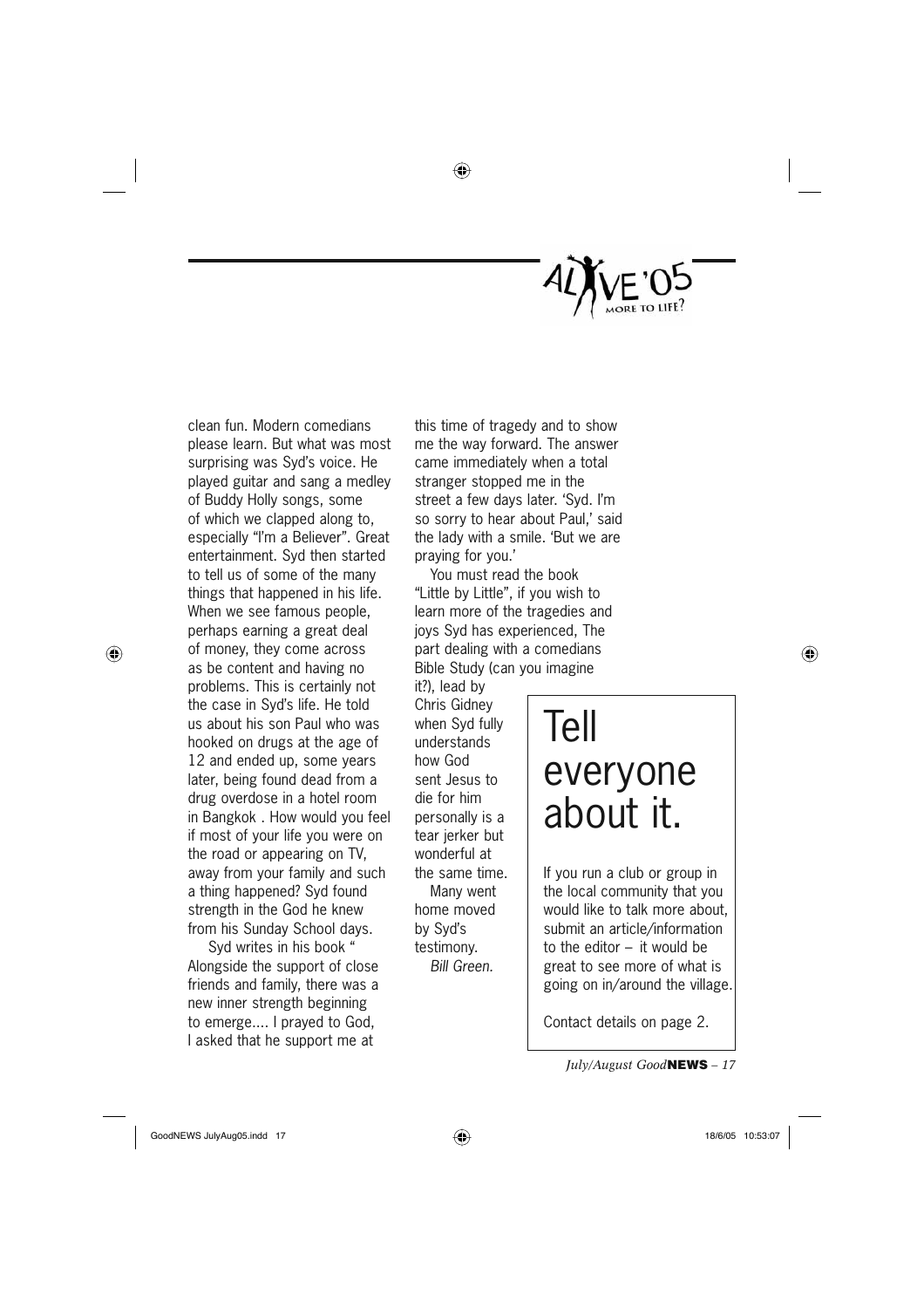### *Make Poverty History*

## G8 and Christian Aid

**When the leaders of the world's most powerful countries meet in Gleneagles in July they will face a stark choice. Will they continue to tinker at the edges whilst more than half the world's population struggle in poverty or will they make the radical changes necessary to Make Poverty History?**

Poor countries desperately need more aid and debt relief, but if this is all that the G8 deliver they will have failed. They must also take action on trade justice to ensure that poor countries can work their way out of poverty.

Currently the benefits of aid and debt cancellation are undermined by unfair trade agreements and trade policies attached to the very aid and debt programmes that are supposed to help them develop. If the G8 are serious about poverty this must stop.

Tens of thousands of demonstrators will wait for the G8's announcement on 9 July; tens of millions of poor people will await their action.

To make poverty history the G8 must agree to the following:

### **TRADE**

⊕

No forced liberalisation

- · To call for the WTO ministerial meeting in Hong Kong in December to reach agreement on special and differential treatment exempting poor countries from market opening if it is not in their developmental interests.
- · To ensure their own aid programmes and bilateral trade agreements do not force developing countries to liberalise their markets.
- · To ensure that IMF and World Bank aid and debt relief programmes do not force developing countries to liberalise their markets.

An end to agricultural dumping

· To agree an early date to end their agricultural export subsidies, that damage the livelihoods of poor rural communities around the world. Effective regulation of international companies and the arms trade

- · To regulate their own companies' activities in developing countries to ensure that they contribute to development.
- · To regulate the global arms trade by endorsing the need for an Arms Trade Treaty (ATT).

*18 – July/August Good***NEWS**

⊕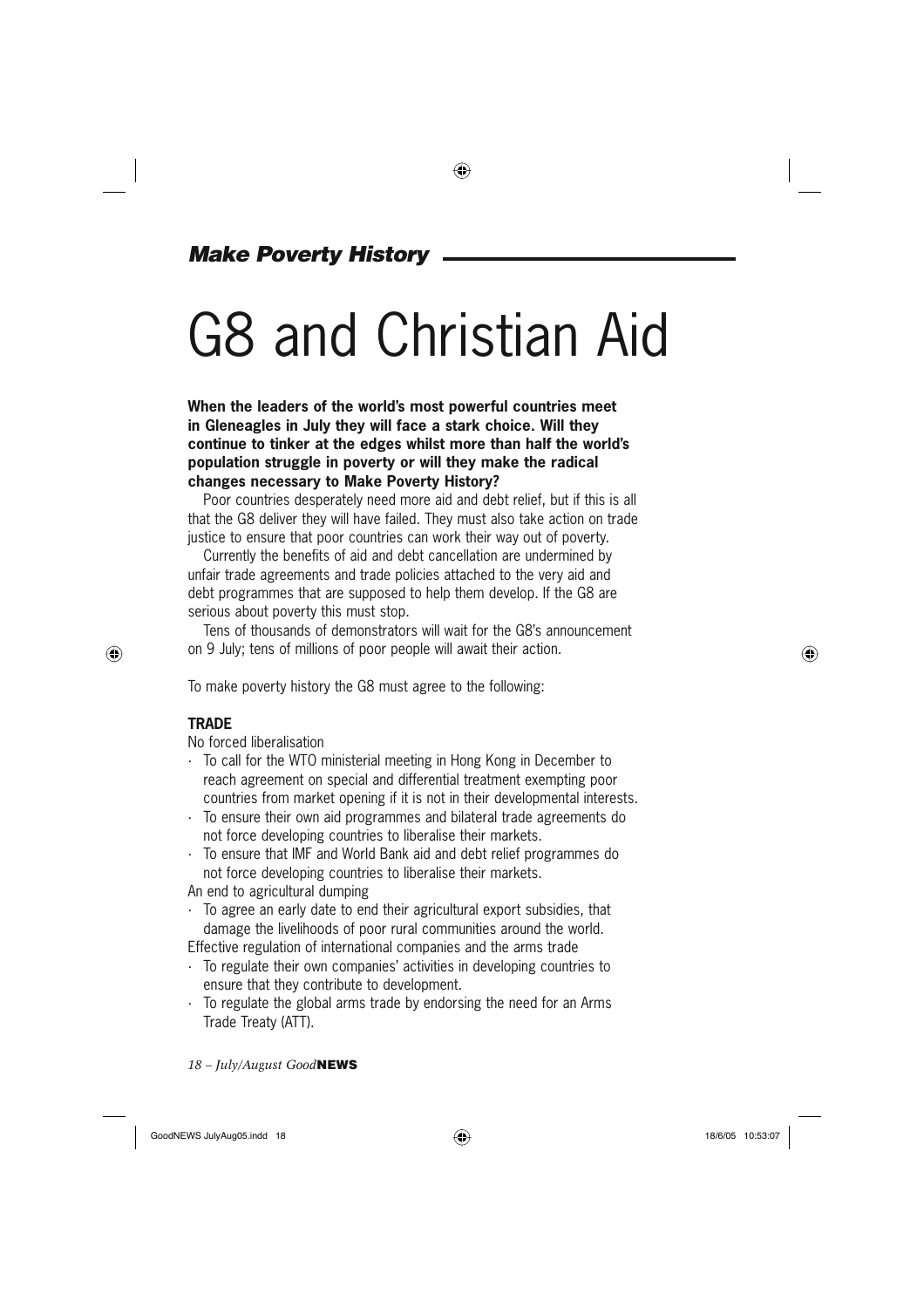### ◈

### **AID**

### More aid

- · To deliver at least \$50 billion more in aid annually
- · To commit themselves to spending 0.7% of national income on aid by 2010.

Better aid

- · To ensure that bilateral and multilateral aid does not come with conditions requiring trade liberalisation, privatisation, deregulation, fiscal austerity and privatisation. Aid that comes with policy strings attached can do more harm than good.
- · To ensure that loans and grants support the policies of recipient countries, involving parliaments and reflecting the priorities of poor people.
- To ensure that official development assistance (ODA) focuses on reducing poverty, and is not subordinated to the narrow security interests of either donors or recipient governments.

### **Debt cancellation**

⊕

- · G8 leaders must cancel their share of the unpayable debt stock of the world's poorest countries, including multilateral debts. Analysis of the payability of debts should prioritise human needs rather than economic criteria such as debt-to-export ratios.
- · Harmful economic policy conditions must not be attached to debt relief. Recipients should be expected to account transparently for any debt cancelled.
- · The G8 should acknowledge the illegitimacy of many of the debts said to be owed and should instigate a fair and transparent arbitration process to assess what debts should and should not be paid.
- · Aid to the poorest countries should be given in grants rather than loans to avoid the further build up of debt.

#### **HIV/Aids**

- · G8 leaders must commit themselves to ensuring universal care and treatment for those living with HIV by 2010
- · G8 leaders must make a commitment to a timetable for universal access to prevention services
- · G8 leaders must make a commitment to an annual total \$22 billion for HIV prevention, care, treatment and orphan support by 2007.

*July/August Good***NEWS** *– 19*

GoodNEWS JulyAug05.indd 19  $\bigoplus$  18/6/05 10:53:07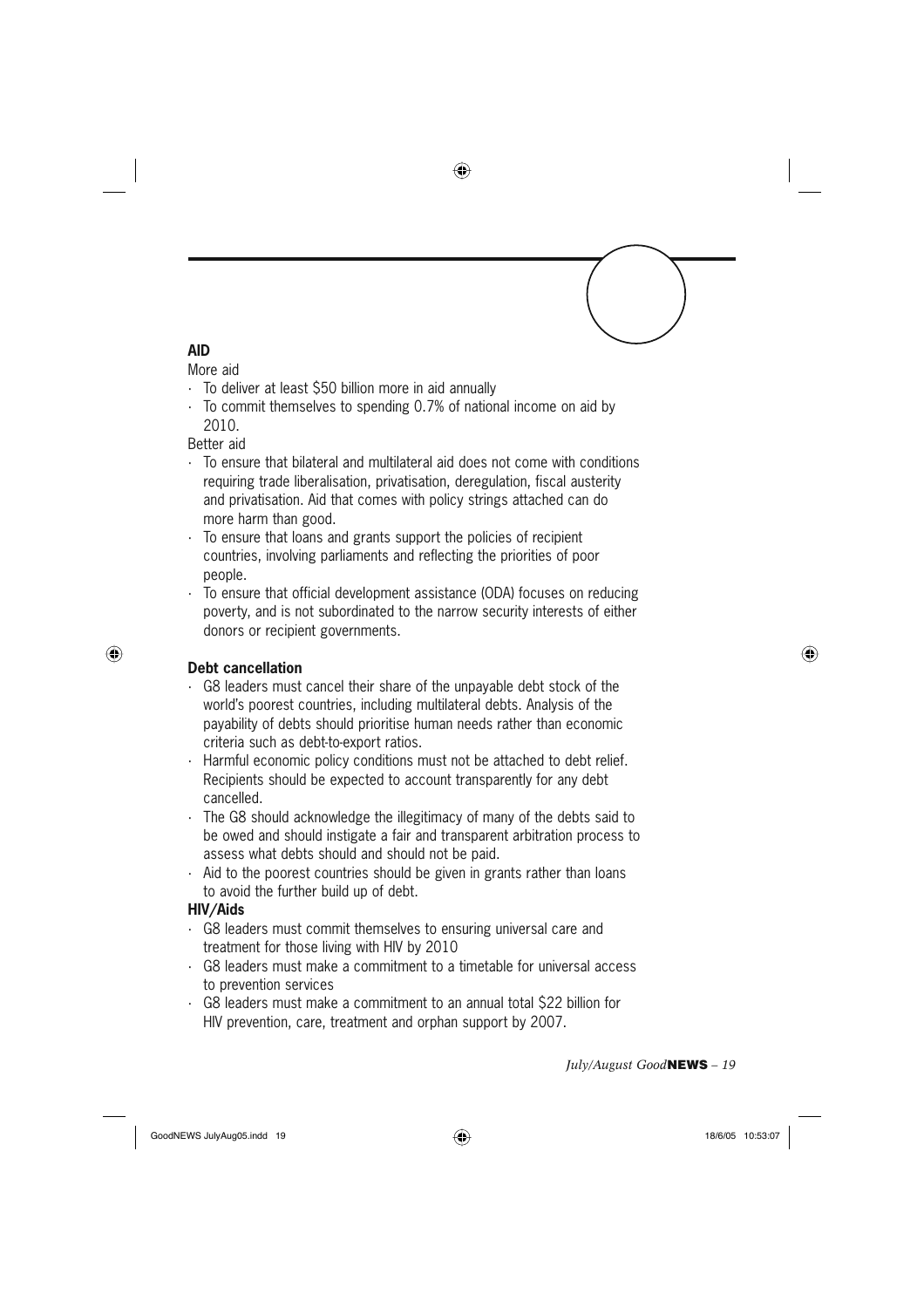## **DO YOU...**

- do a good 'kylie'
- tread the boards
- fling (highland style)

⊕

- spin a good yarn
- wax lyrical
- blow your own trumpet
- juggle many balls?

Well. thank God for that! 1st October is coming...

GoodNEWS JulyAug05.indd 20 oodNEWS 18/6/05 10:53:07 8/6/05

⊕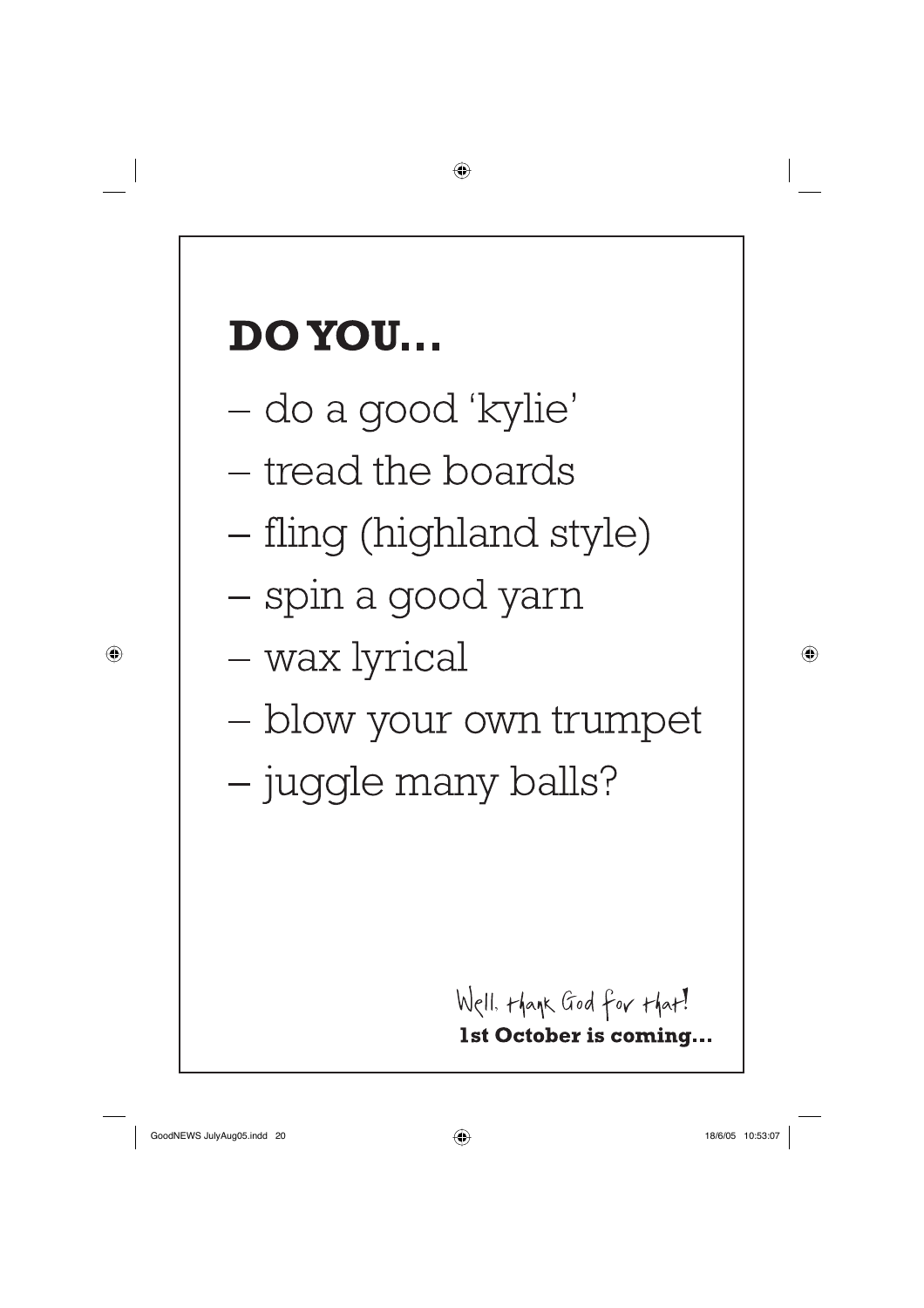### *Mobility news*

# Bluebird Community **Transport**

**Announces a new service for all Bluebird members to and from Princess Royal Hospital, Haywards Heath on every Friday.**

#### **MORNINGS:**

⊕

 Picking up from 9.00 am to arrive at the hospital by 10.15 am. Departing from the hospital at 12.00 noon.

#### **AFTERNOONS:**

 Picking up from 1.00 pm to arrive at the hospital by 2.15 pm Departing from the hospital at 4.00 pm.

All trips must be booked in the normal way by 'phoning 01444 253133 between 9.30 am and 11.30 am, up to 7 days in advance.

This service like Bluebird's Dial-a-Ride service is for individuals who are unable to use public transport due to long- term or short term restricted mobility. Bluebird also operates a Group Hire scheme where ANY non-profit making community group can book a mini bus for one off outings or regular weekly trips.

For more information 'phone 01444 253133.

*July/August Good***NEWS** *– 21*

GoodNEWS JulyAug05.indd 21  $\bigoplus$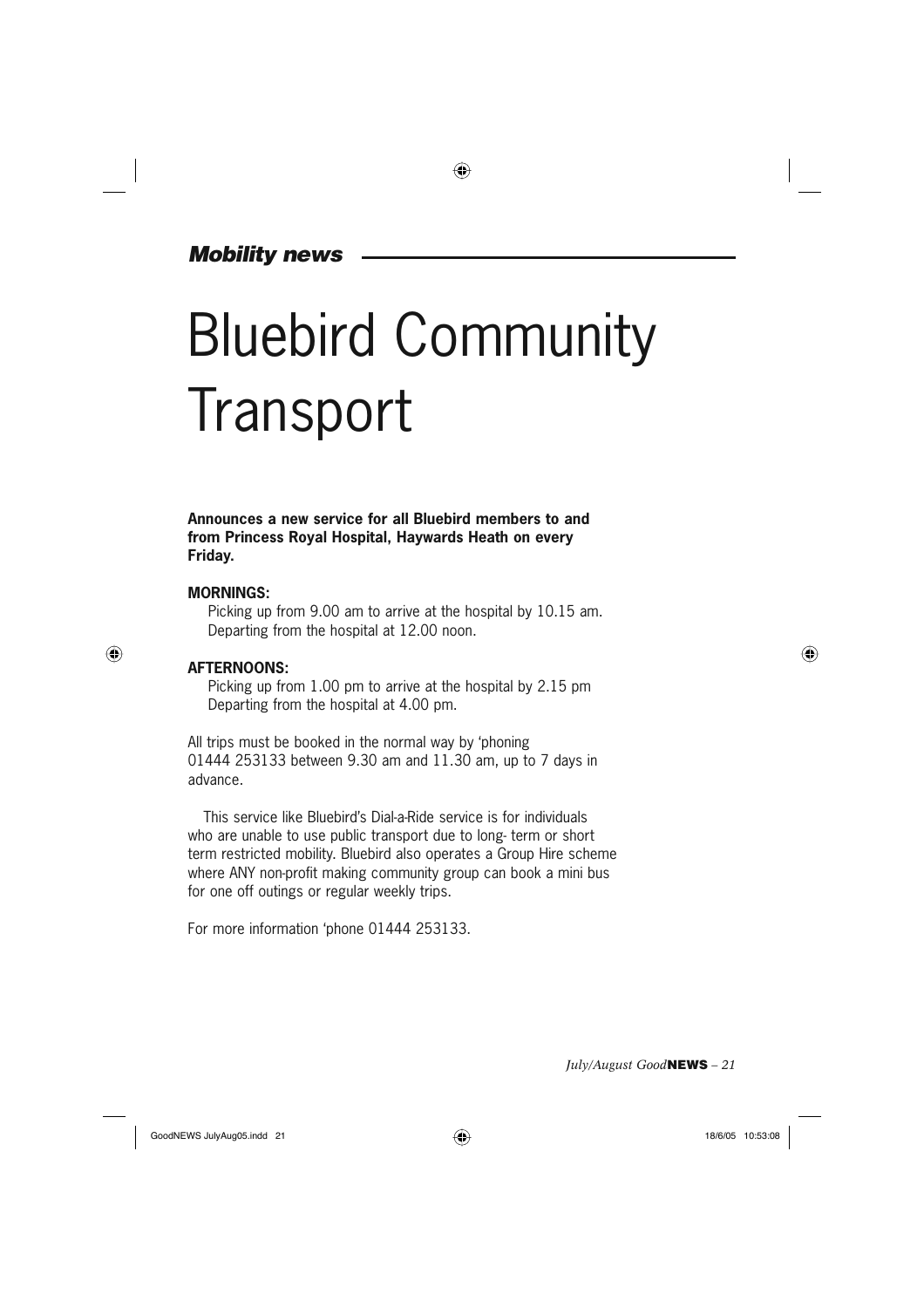### *Sermon notes...*

## Summer services

**Our morning services will conclude the "It's Time for Hope" series. On 10 July we welcome Derek Wensley from the Newham project where some innovative church work is being carried out. Michael Davies will bring 'Mobilising for Mission' on 17 July as part of Sussex East District's programme. During the holiday period we will have all-age & Jigsaw services and look at incidents in Jesus' ministry from Luke's gospel.**

 $\bigoplus$ 

The evening services again look an interesting and fulfilling mix. We conclude the 'Signs for Today' series based on the seven miracles in John's gospel. We include two Praise and Prayer evenings and a short series based on the prayer of Jesus in John 17.

### **3RD JULY – HOLY COMMUNION & "IT'S TIME FOR HOPE"**

**9.30 am** – Holy Communion **11.00 am** – Morning Worship

### Luke 4: 14-30

⊕

– Spreading Hope Speaking good news is far more credible when we actually become good news. Being good news and proclaiming good news are part and parcel of the same gospel. Preacher – Colin Bones

**6.30 pm** – Praise & Prayer led by David Jones

### **10TH JULY – JIGSAW SUNDAY & GUEST SPEAKER**

**9.30 am** – Jigsaw for children & Morning Worship **11.00 am** – Morning Worship Preacher – Derek Wensley **6.30 pm** – Holy Communion Signs for Today 4 – Communion

John 6: 1-13 Preacher – Colin Bones

### **17TH JULY – MOBILISING FOR MISSION**

**9.30 am** – Morning Worship **11.00 am** – Morning Worship Preacher – Michael Davies **6.30 pm** – Evening Service Signs for Today 5 – Presence

John 6: 15-21 Preacher – Colin Bones

*22 – July/August Good***NEWS**

♠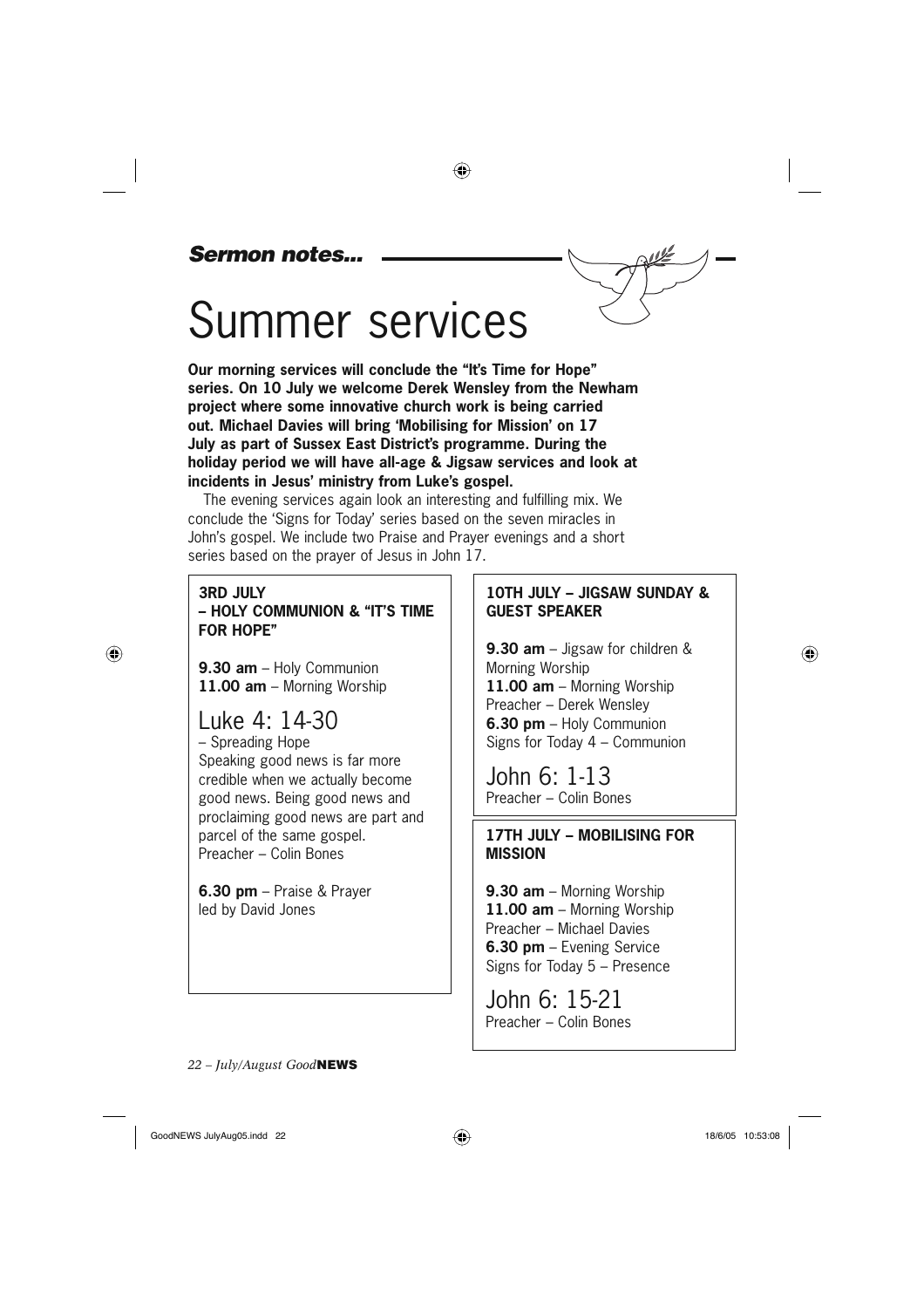### **24TH JULY – THANKSGIVING & HOLY COMMUNION**

**9.30 am** – All-age & Thanksgiving Dedication & Blessing for Ella Tingley Leader – David Nibloe **11.00 am** – Holy Communion

Psalm 23 & John 10: 11-21 Jesus - "I am the Good Shepherd" Preacher – Colin Bones

**6.30 pm** – Evening Service Signs for Today 6 – Suffering

John 9: 1-12 Preacher – Colin Bones

⊕

### **14TH AUGUST – EVENING SERIES ON JESUS PRAYER (JOHN 17) BEGINS**

**9.30 am** – Morning Worship **11.00 am** – Morning Worship

Luke 9: 10-17 Jesus feeds the Five Thousand Preacher – Colin Bones

**6.30 pm** – Holy Communion

(1) John 17: 1-5 Jesus prays for himself Preacher – Colin Bones

### **31ST JULY – LUKE SERIES BEGINS**

**9.30 am** – Morning Worship **11.00 am** – Morning Worship

⊕

Luke 7: 1-10 Jesus and the healing of the Roman Centurion's servant. Preacher – Stuart Dew

**6.30 pm** – Brian Stone leads our Evening Worship

### **7TH AUGUST – HOLY COMMUNION**

**9.30 am** – Holy Communion **11.00 am** – Morning Worship

Luke 8: 40-56 Jesus heals and brings life Preacher – TBA

**6.30 pm** – Praise & Prayer

### **21ST AUGUST**

**9.30 am** – Morning Worship **11.00 am** – Morning Worship

Luke 13: 10-17 Jesus heals a crippled woman on the Sabbath Preacher – Ron Goodenough

**6.30 pm** – Evening Worship

(2) John 17: 6-19 Jesus prays for his disciples Preacher – Colin Bones

*July/August Good***NEWS** *– 23*

GoodNEWS JulyAug05.indd 23  $\bigoplus$  18/6/05 10:53:08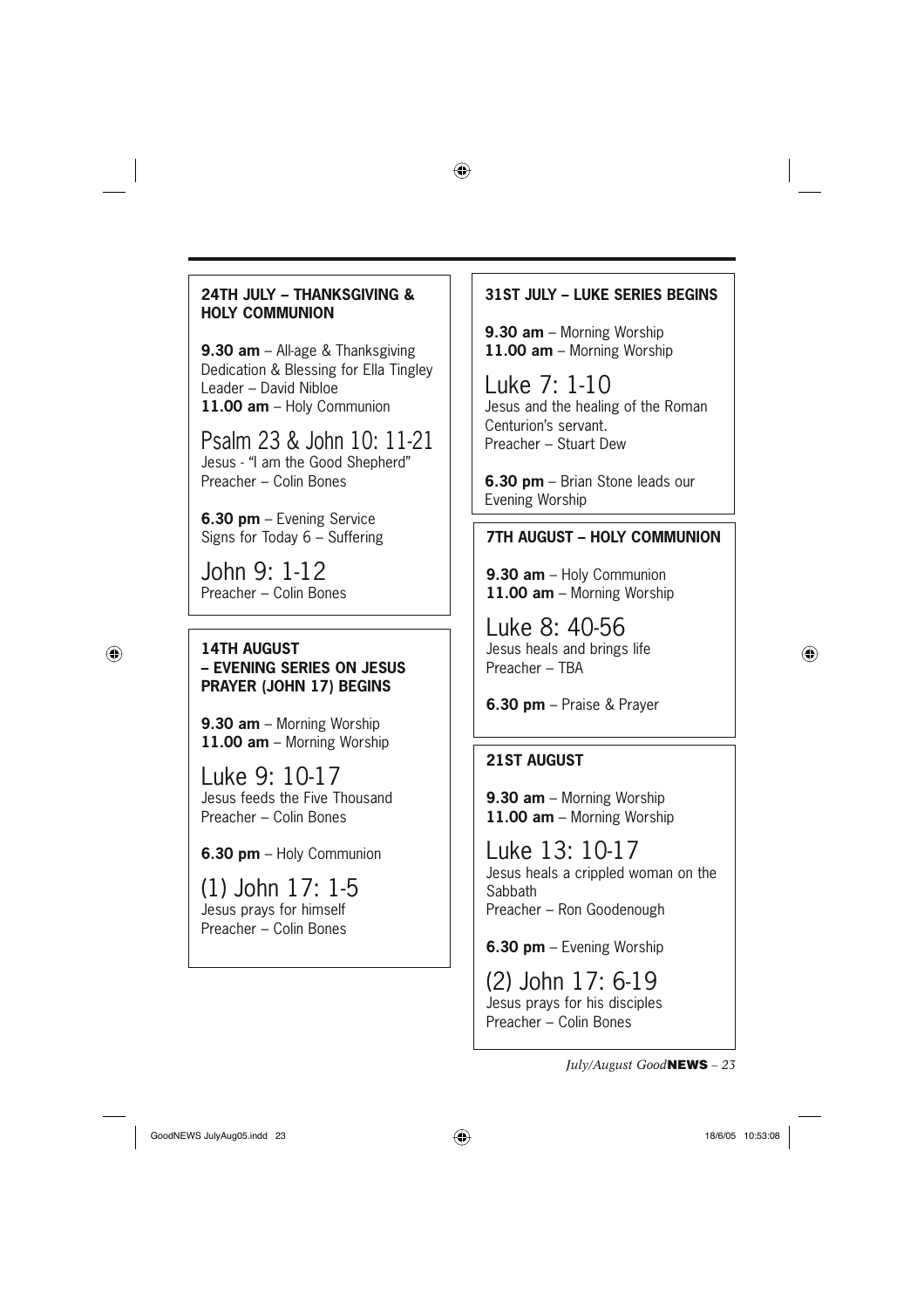### *Sermon notes...*

### **28TH AUGUST – JIGSAW SPECIAL & HOLY COMMUNION**

**9.30 am** – Morning Worship **11.00 am** – Holy Communion

Luke 9: 37-45 Jesus heals a boy with an evil spirit Preacher – Colin Bones

**6.30 pm** – Evening Worship

(3) John 17 – 20-27 Jesus prays for all believers Preacher – Colin bones

 $\bigoplus$ 



### **Flower Rota**



| July     | 3<br>10<br>17<br>24<br>31 | <b>Wedding Flowers</b><br><b>Wedding Flowers</b><br>Lyn Tucker<br><b>Wedding Flowers</b><br>Fiona Tingley | Jacqueline Wood<br>Iris Bingham<br>Fiona Tingley<br><b>Heather Swann</b><br>Sue Tester |
|----------|---------------------------|-----------------------------------------------------------------------------------------------------------|----------------------------------------------------------------------------------------|
| August 7 | 14<br>21<br>28            | Anne Parker<br>Jean Baxter<br>Carol Walters<br>Anne Blake                                                 | Doroty Forster<br><b>Betty Peter</b><br>Jacqueline Wood<br>Iris Bingham                |
| Sept 4   | 11<br>18<br>25            | Joan Durrant<br>Mies Brock<br>Dorothy Forster<br>Iris Green                                               | Fiona Tingley<br>Heather Swann<br>Sue Tester<br>Dorothy Forster                        |

*24 – July/August Good***NEWS**

GoodNEWS JulyAug05.indd 24  $\bigoplus$